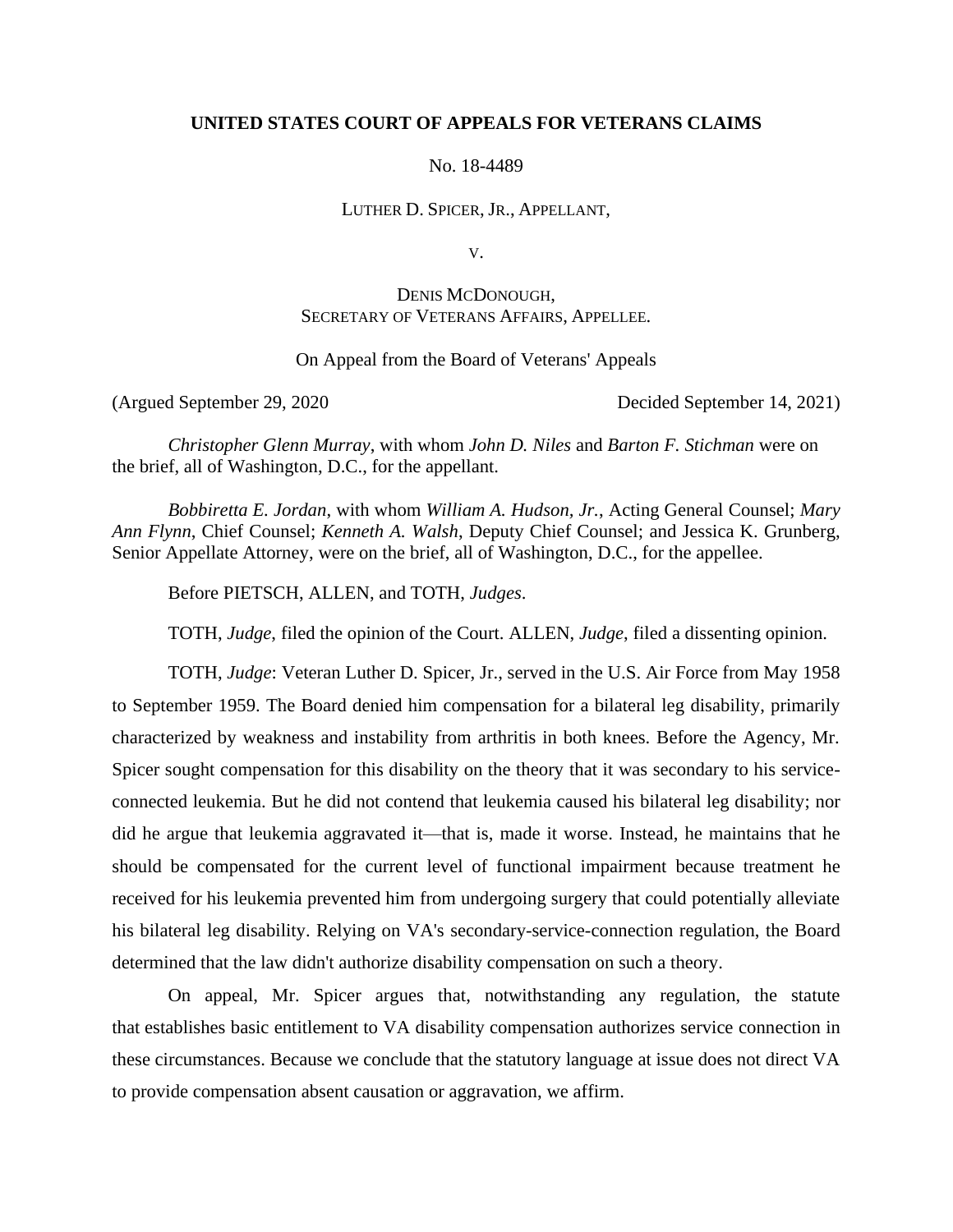## **I. BACKGROUND**

### A.

This case turns on some fundamental principles governing the award of VA disability compensation. "Basic entitlement" is spelled out in 38 U.S.C. § 1110, which presently provides:

For disability resulting from personal injury suffered or disease contracted in line of duty, or for aggravation of a preexisting injury suffered or disease contracted in line of duty, in the active military, naval, air, or space service, during a period of war, the United States will pay to any veteran thus disabled and who was discharged or released under conditions other than dishonorable from the period of service in which said injury or disease was incurred, or preexisting injury or disease was aggravated, compensation as provided in this subchapter, but no compensation shall be paid if the disability is a result of the veteran's own willful misconduct or abuse of alcohol or drugs.

38 U.S.C.  $\S$  1110.<sup>1</sup> Congress further specified that a "preexisting injury or disease will be considered to have been aggravated by active military, naval, air, or space service, where there is an increase in disability during such service, unless there is a specific finding that the increase in disability is due to the natural progress of the disease." 38 U.S.C. § 1153. These provisions lay out what's come to be known as the "direct" theory of service connection. In general, under this theory, the evidence establishes "that a particular injury or disease resulting in disability was incurred coincident with service in the Armed Forces, or if preexisting such service, was aggravated therein." 38 C.F.R. § 3.303(a) (2021).

No statute expressly provides for secondary service connection, where compensation for a disability is not related directly to service but to problems that themselves stem from service. *See Frost v. Shulkin*, 29 Vet.App. 131, 137 (2017). Instead, this theory of entitlement is set forth in a longstanding regulation, 38 C.F.R. § 3.310, which was first promulgated in 1930.<sup>2</sup> Under this rule, VA recognizes that "disability which is proximately due to or the result of a service-connected disease or injury shall be service connected" as "a secondary condition." 38 C.F.R. § 3.310(a)

<sup>1</sup> Technically, because Mr. Spicer's service from 1958 to 1959 did not fall within "a period of war," *see* 38 U.S.C. § 101(9), (11), the statute governing his case is not section 1110 but 38 U.S.C. § 1131, which covers veterans who served "during other than a period of war." Save for the wartime/peacetime distinction, these two statutes are "identical in all respects." *Gilpin v. West*, 155 F.3d 1353, 1356 (Fed. Cir. 1998). So, for simplicity's sake and consistent with the parties, we'll focus our analysis on section 1110.

<sup>2</sup> *See* VA RULE & PROCEDURE 1103 (1930) ("Disability compensation will accordingly be payable in all cases where, from a medical standpoint, the present disability may reasonably be considered to be the result of the natural progress of a properly service connected disease or injury, unless such finding is clearly negative by specific evidence of an intervening cause."); *see also id.* (permitting compensation for a post-service disability "when such disability is proximately due to or is the natural progress of a properly service connected injury or disease").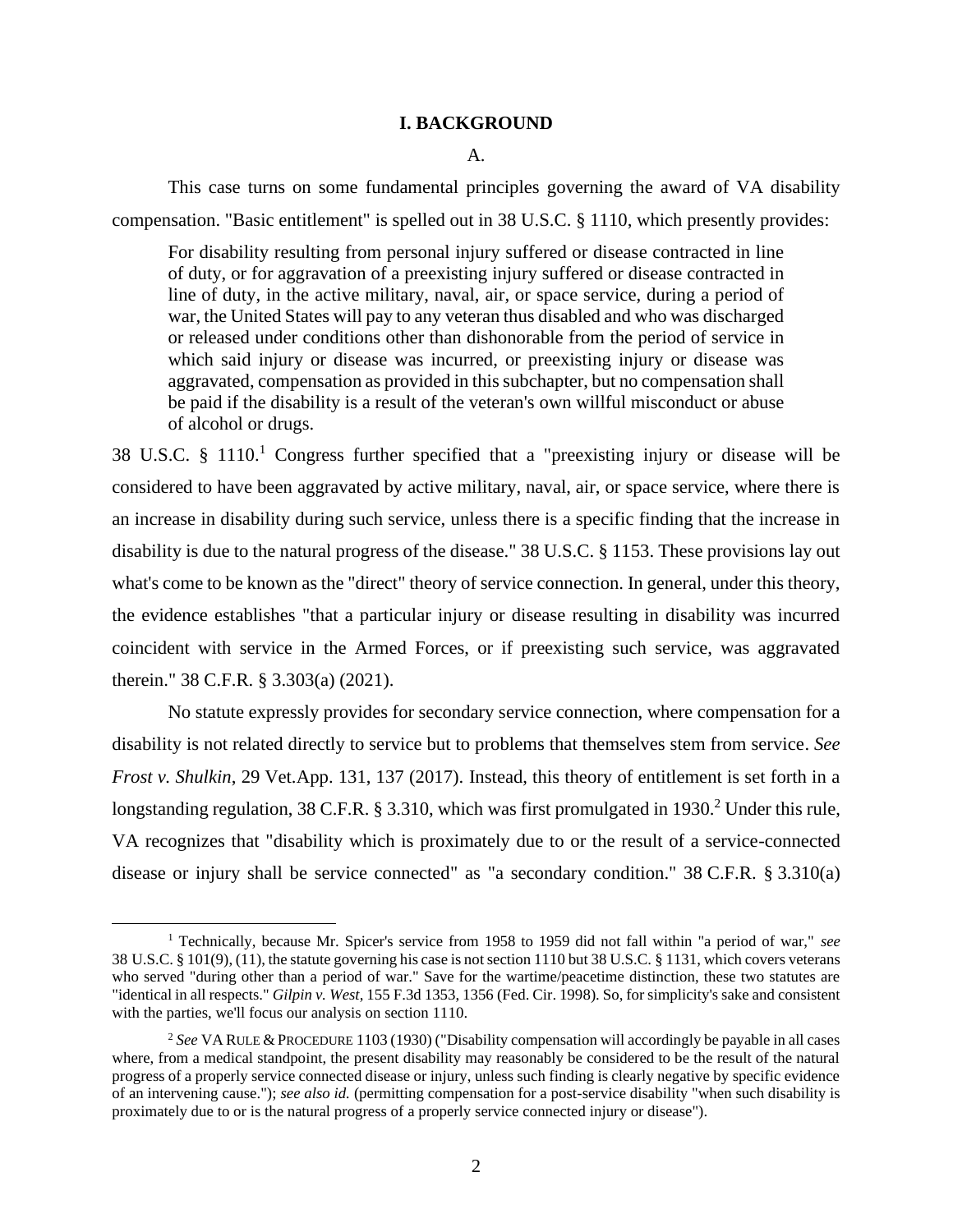(2021). Following our en banc decision in *Allen v. Brown*, 7 Vet.App. 439 (1995), VA promulgated subsection (b), which states:

Any increase in severity of a nonservice-connected disease or injury that is proximately due to or the result of a service-connected disease or injury, and not due to the natural progress of the nonservice-connected disease, will be service connected. However, VA will not concede that a nonservice-connected disease or injury was aggravated by a service-connected disease or injury unless the baseline level of severity of the nonservice-connected disease or injury is established by medical evidence created before the onset of aggravation or by the earliest medical evidence created at any time between the onset of aggravation and the receipt of medical evidence establishing the current level of severity of the nonserviceconnected disease or injury. The rating activity will determine the baseline and current levels of severity under the Schedule for Rating Disabilities . . . and determine the extent of aggravation by deducting the baseline level of severity, as well as any increase in severity due to the natural progress of the disease, from the current level.

38 C.F.R. § 3.310(b).

## B.

In April 2013, the VA regional office (RO) granted Mr. Spicer service connection for chronic myeloid leukemia and assigned a 100% disability rating. Four years later, he filed a claim for bilateral leg weakness and instability, asserting that it was secondary to his service-connected leukemia. A VA examiner confirmed bilateral knee degenerative arthritis, noted the functional limitations caused by the disease, and acknowledged Mr. Spicer's contention that his arthritis was linked to leukemia. But she opined against that theory, citing medical literature to support that arthritis was not a known symptom of leukemia.

Shortly thereafter, the RO denied service connection for the bilateral leg disability. Mr. Spicer disagreed and advised that he had essentially "lost use" of his legs and that he could not undergo surgery on them because of his leukemia. R. at 52. As he later clarified, his scheduled 2013 bilateral knee replacement surgery was canceled because the chemotherapy he was undergoing to treat leukemia had so depressed his hematocrit—red blood cell level. R. at 24. Moreover, he was told that his hematocrit level would "never" rise to a level that would permit him to have such surgery. *Id.*

In the August 2018 decision on appeal, the Board found that the "record does not reflect any proximate aggravation, or worsening beyond natural progression, of the [v]eteran's knee arthritis by his leukemia; or that the knee arthritis is proximately due to, or the result of, his serviceconnected leukemia." R. at 6. As for the nexus theory proffered by the veteran, the Board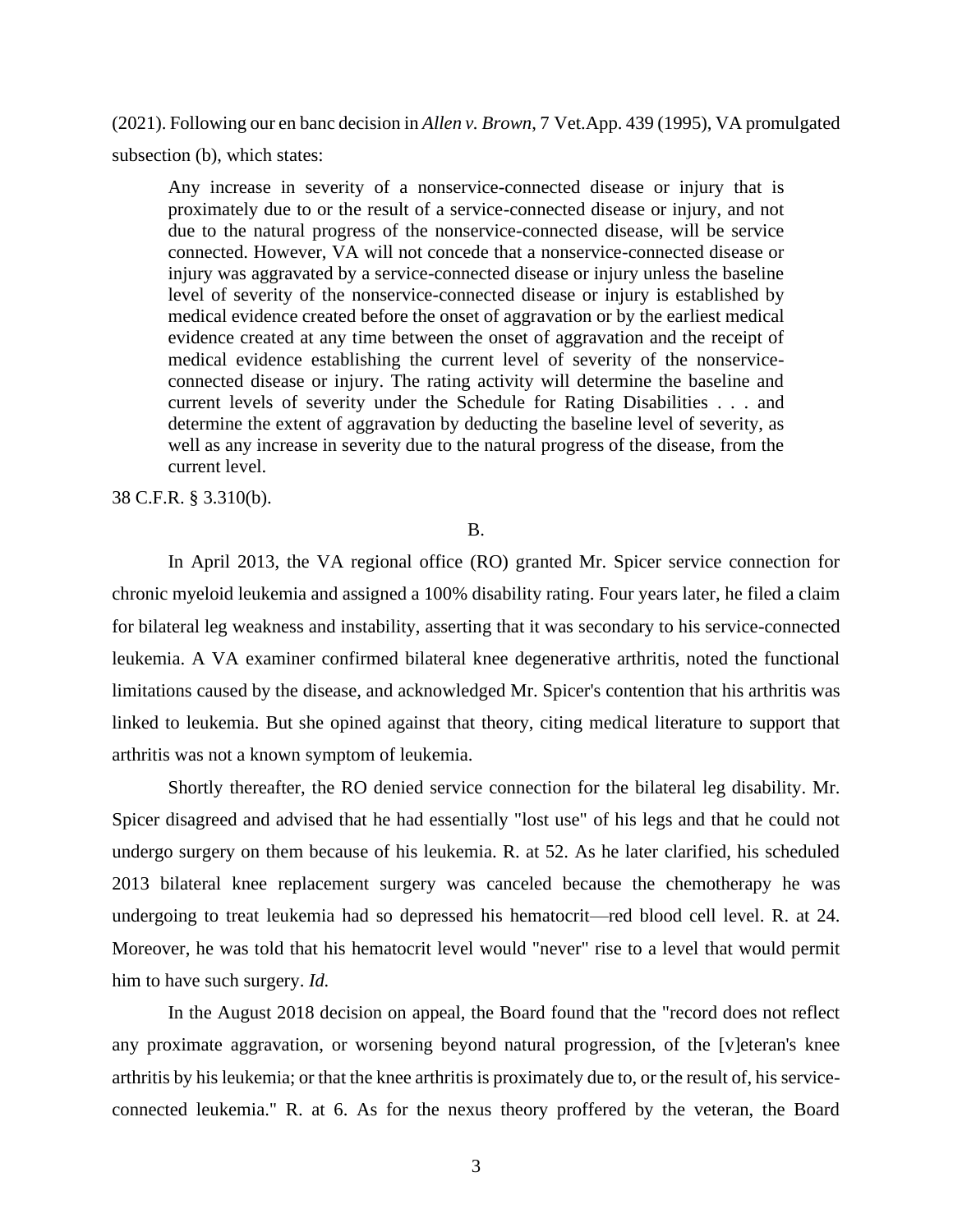concluded that the "inability to undergo knee replacement surgery because of the effects of his service-connected leukemia is not contemplated by the applicable laws or regulations to fall within the meaning of secondary service connection." *Id.* (citing 38 C.F.R. § 3.310). For this reason, the Board denied secondary service connection for the bilateral leg disability. This appeal followed.

### **II. ANALYSIS**

As noted above, VA will grant service connection for "[a]ny increase in severity of a nonservice-connected disease or injury that is proximately due to or the result of a serviceconnected disease or injury, and not due to the natural progress of the nonservice-connected disease." 38 C.F.R. § 3.310(b). Mr. Spicer doesn't dispute the Board's conclusion that, under the terms of § 3.310, he is not entitled to service connection for his bilateral knee disability; 3 he contends instead that portions of the regulation are invalid because they make the regulation more restrictive than the statute it implements, section 1110. Pressing that argument, he asserts that section 1110 only requires a worsening of functionality; why that worsening occurred—whether through an inability to treat or a more "etiologically" direct cause—is irrelevant in his view. Appellant's Br. at 8. That the chemotherapy for service-connected leukemia "has worsened his functional impairment from his bilateral knee arthritis, by preventing arthroplasty to treat his arthritis," Mr. Spicer's asserts, "suffices to entitle him to service connection for the worsening of his lower leg disabilities." *Id.*

#### A.

Mr. Spicer maintains that the plain language of section 1110 supports a cause-less relationship. Specifically, he contends that the parts of § 3.310(b) on which the Board relied are invalid because they cannot square with section 1110's mandate that the government "will pay" a veteran for disability "resulting from personal injury suffered or disease contracted in line of duty." Absent a specific definition, we understand a statute's words to carry the "ordinary, contemporary, common meaning" they bore at the time the statute was enacted. *Ravin v. Wilkie*, 31 Vet.App. 104, 109 (2019) (en banc).

<sup>3</sup> Although Mr. Spicer contends that the Board failed to address whether chemotherapy caused or worsened his knee arthritis, he affirmatively waives this argument on appeal. Appellant's Br. at 4 n.2. Accordingly, this issue is not before the Court.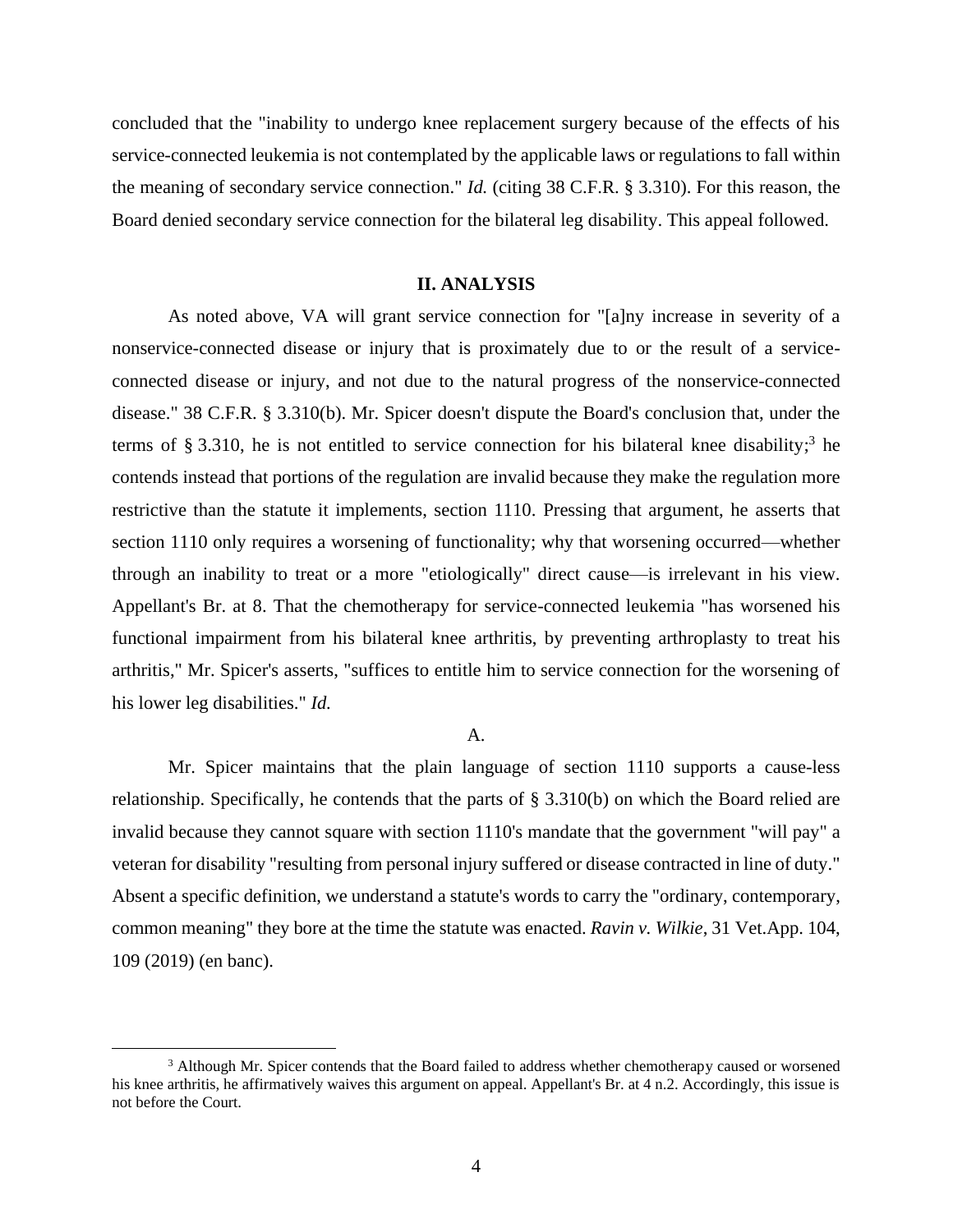Save for minor alterations not relevant here, section 1110'slanguage has remained the same since 1957 when Congress first enacted this "basic entitlement" provision. *See* Veterans' Benefits Act of 1957, Pub. L. No. 85-86, Title III, § 310, 71 Stat. 83, 96 (codified at 38 U.S.C. § 2310 (1952 ed., 1958 Supp. V)). The act's purpose was to "consolidate," "simplify," and "make more uniform" the various "laws administered by the Veterans' Administration." 71 Stat. at 83. Prior to the 1957 act, the earliest statute the Court could find that directly addresses entitlement is from 1933. There, Congress directed that a pension—the word "compensation" not being used at the time—"may be paid," subject to regulations issued by the Executive Branch, to "[a]ny person who served in the active military or naval service and who is disabled as a result of disease or injury or aggravation of a preexisting disease or injury incurred in line of duty in such service." Act of March 20, 1933, Pub. L. No. 73-2, Title I, § 1(a), 48 Stat. 8, 8.<sup>4</sup>

Mr. Spicer focuses on the word "disability," which he describes as a "broad term." Appellant's Br. at 6 (citing *Saunders v. Wilkie*, 886 F.3d 1356, 1362 (Fed. Cir. 2018)). He contends that "*any* worsening in functional impairment from knee arthritis, manifesting in ways such as . . . decreasing ability to walk and increasing incidence of falls, constitutes a worsening 'disability' under" section 1110. *Id.* at 7-8 (citation omitted). Even accepting this understanding of the word "disability," however, does not sustain the next link in this chain of reasoning—that the statute "does not require worsening in functional impairment to result from the chemotherapy *etiologically*." *Id.* at 8. A current disability and an adequate connection to service are two distinct elements in the "three element test" for disability compensation. *Walker v. Shinseki*, 708 F.3d 1331, 1334 (Fed. Cir. 2012); *see Shedden v. Principi*, 381 F.3d 1163, 1167 (Fed. Cir. 2004) (A veteran seeking compensation "*must still show* the existence of a present disability *and* that there is a causal relationship between the present disability and the injury, disease, or aggravation of a preexisting injury or disease incurred during active duty. (emphasis added)).

B.

We focus on the key part of the phrase "disability resulting from" in section  $1110$ namely, "resulting from"—and examine whether it is capable of bearing concepts of disability that

<sup>4</sup> To implement the 1933 act, President Franklin Roosevelt issued an executive order promulgating Veterans' Regulation No. 1(a), which read in relevant part: "For disability resulting from personal injury or disease contracted in line of duty, or for aggravation of a preexisting injury or disease contracted or suffered in line of duty . . . . " EXEC. ORDER NO. 6156 (June 6, 1933).

We discern no material difference between the phrases "as a result of" and "resulting from."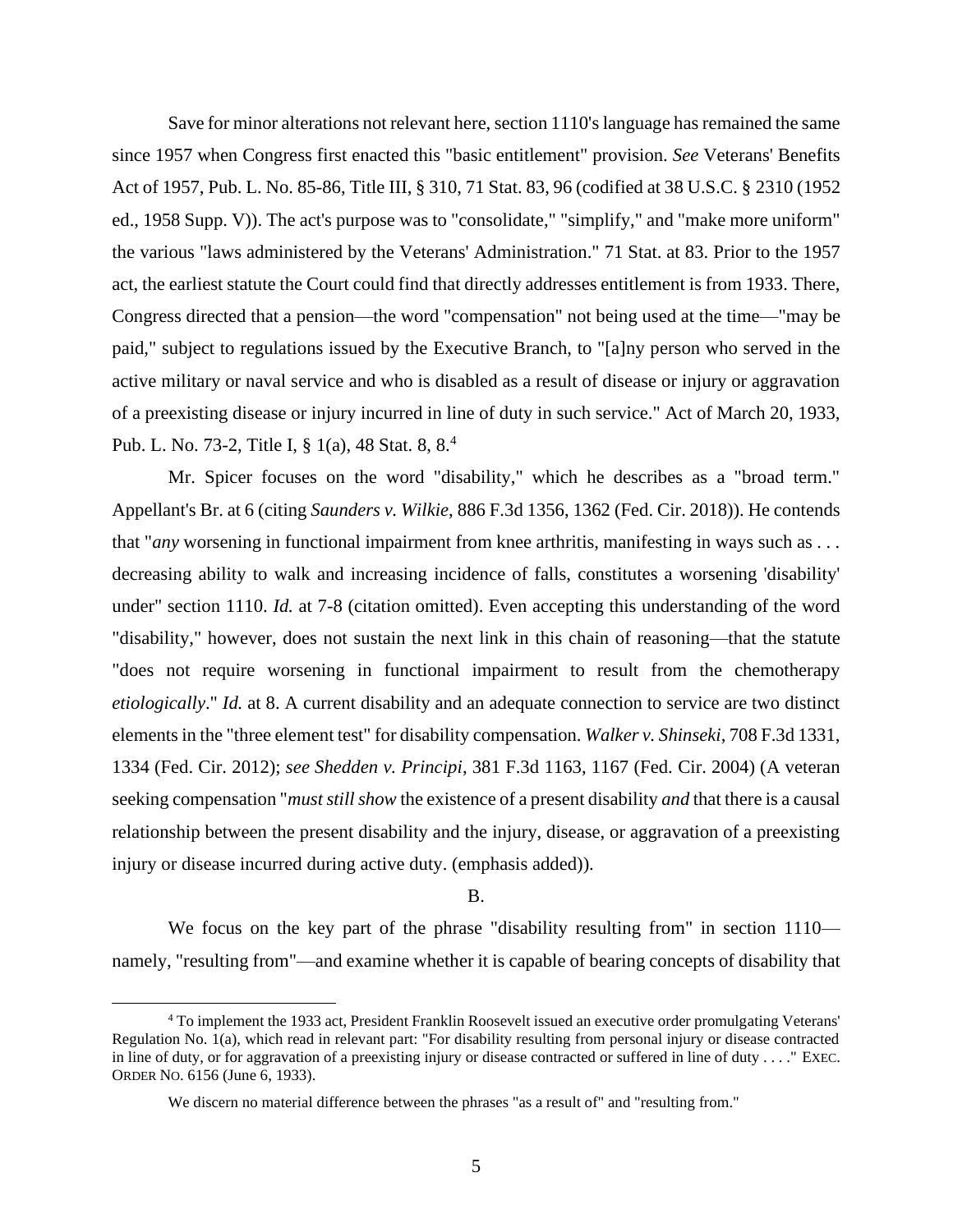include the natural progression of a condition not actually caused or aggravated by a serviceconnected disability but that nonetheless might have been less severe were it not for such disability. Ultimately, we conclude that "resulting from" requires actual causality and so does not encompass such disabilities.

During the period when Congress was enacting and reenacting the basic entitlement statutes, "to result" from something meant "[t]o proceed, spring, or arise, as a consequence, effect, or conclusion" of it. WEBSTER'S NEW INTERNATIONAL DICTIONARY 2126 (2d ed. 1934); *see also* WEBSTER'S NEW INTERNATIONAL DICTIONARY 1937 (3d ed. 1961); BLACK'S LAW DICTIONARY 1478 (4th ed. 1957) (both providing the identical definition). This definition has not materially changed since then. *See, e.g.*, *Murakami v. United States*, 398 F.3d 1342, 1351 (Fed. Cir. 2005).

In discussing the plain meaning of the term "results from," the Supreme Court explained that

[a] thing "results" when it rises as an effect, issue, or outcome from some action, process, or design. "Results from" imposes, in other words, a requirement of actual causality, namely that the causal agent, in some fashion, brings into being the resulting condition. In the usual course, this requires proof that the harm would not have occurred in the absence of—that is, but for

—the thing from which it purportedly results. *Burrage v. United States*, 571 U.S. 204, 210-11 (2014) (internal citations omitted). Indeed, "it is one of the traditional background principles against which Congress legislates that a phrase such as 'results from' imposes a requirement of butfor causation." *Id.* at 214 (internal citation omitted); *see also Brown v. Gardner*, 513 U.S. 115, 119 (1994) (the phrase "as a result of" "impose[s] the requirement of a causal connection").

Given that the phrase "resulting from" has for almost a century plainly expressed a causation requirement, we must reject Mr. Spicer's contention that section 1110 doesn't contain an etiological component. Although the veteran is not explicit, we understand him to use the word "etiology" to refer to "the cause(s) or origin of a disease." *Allen*, 7 Vet.App. at 445 (emphasis omitted). In this light, section 1110's "resulting from" language clearly requires an etiological nexus and that language imposes "a requirement of actual causality." *Burrage*, 571 U.S. at 211. Put another way, Congress's intention to provide compensation only in situations where there's an etiological link between service and a disability's onset or worsening is evident from its use of the phrase "resulting from."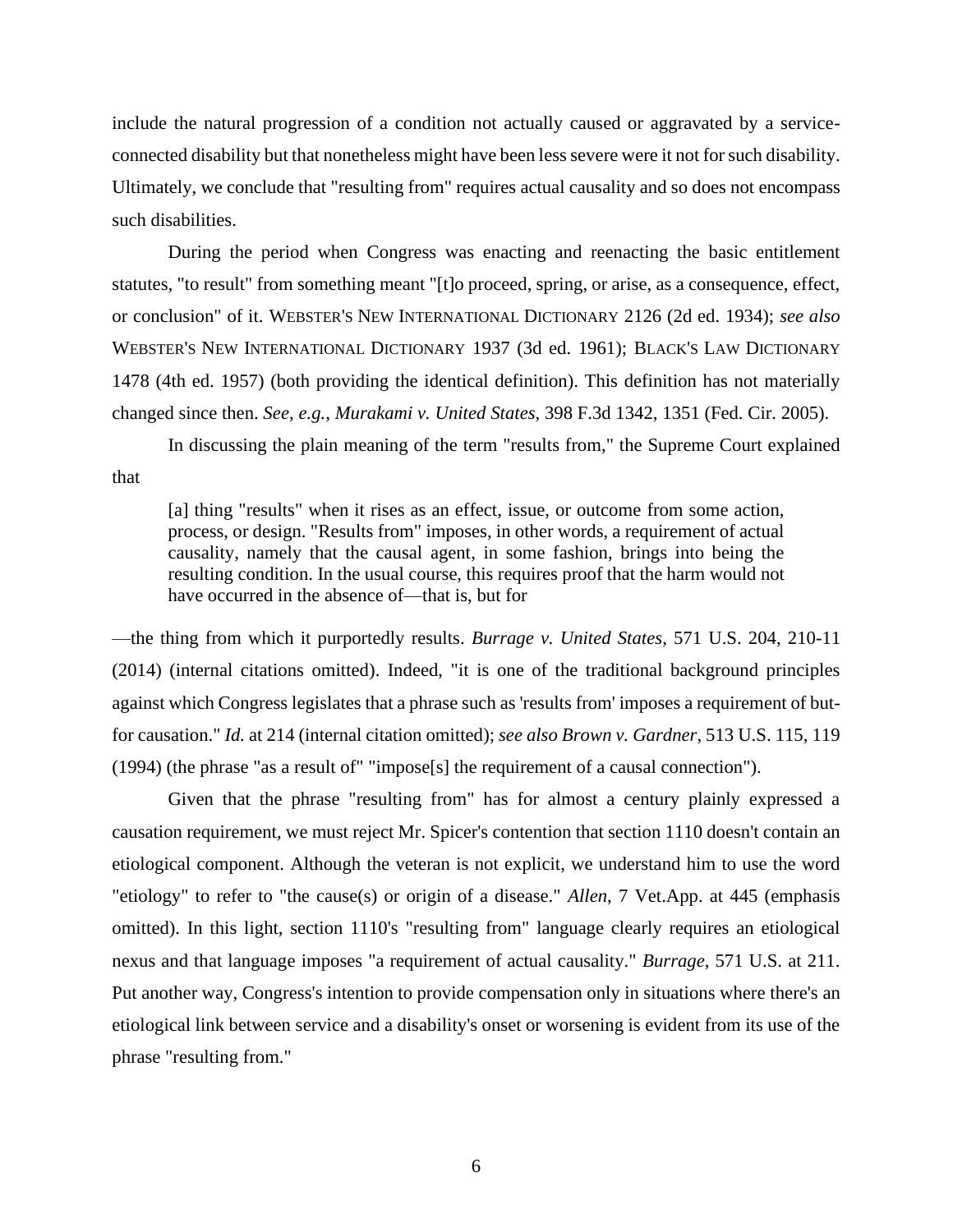Of course, this congressional choice does not mean that the path to obtaining disability compensation is a narrow one. For example, in *Payne v. Wilkie*, 31 Vet.App. 373, 384 (2019), we explained that the "causation requirement" in the phrase "the result of" was "broad," in that it permitted entitlement to VA benefits "based on a multi-link causal chain." In the 1930 precursor to § 3.310(a), VA recognized the first link when it explicitly permitted compensation for disabilities caused by conditions that were themselves caused or aggravated by service. Then in *Allen*, the Court reasoned that, under section 1110 and § 3.310(a), "when aggravation of a veteran's non-service-connected condition is proximately due to or the result of a service-connected condition, such veteran shall be compensated for the degree of disability (but only that degree) over and above the degree of disability existing prior to the aggravation." 7 Vet.App. at 448. This reasoning followed from *Allen*'s tacit realization that "aggravation is just causation of an increase in disability—i.e., a discrete portion of disability—rather than of the whole disability itself." *Walsh v. Wilkie*, 32 Vet.App. 300, 306 (2020); *see also* 71 Fed. Reg. 52,744, 52,745 (Sept. 7, 2006) (final rule) (promulgating § 3.310(b) and recognizing that "[a]ggravation is a comparative term meaning that a disability has worsened from one level of severity to another"). And another link in the chain was added when VA awarded compensation for a disability caused by the medication a veteran took to treat a service-connected condition. *See Wanner v. Principi*, 17 Vet.App. 4, 8 (2003).

But the breadth of the phrase "resulting from" covers all of these circumstances because, in each, service or a service-related agent *caused* the functional impairment at issue—it brought into being the actual impairment. That something "actually cause the claimant's disability" is "a traditional but-for causation requirement, as opposed to the disability stemming from . . . the natural progress of the claimant's preexisting disease, injury, or condition." *Ollis v. Shulkin*, 857 F.3d 1338, 1343 (Fed. Cir. 2017).

Mr. Spicer's knee arthritis did not, in any reasonable sense of the phrase, "result from" his service-connected cancer or the chemotherapy provided to treat it. There is no contention on appeal that they caused the arthritis or that they made it worse. The current state of his knee functionality is not a consequence or effect of these service-related agents. At most, they interfered with his attempts through affirmative intervention to alter the arthritis's natural progress. Unless we can say that the current state of his arthritis would not exist in the absence of his cancer or chemotherapy, however, there is no actual but-for causation. And but-for causation is what Congress required in section 1110.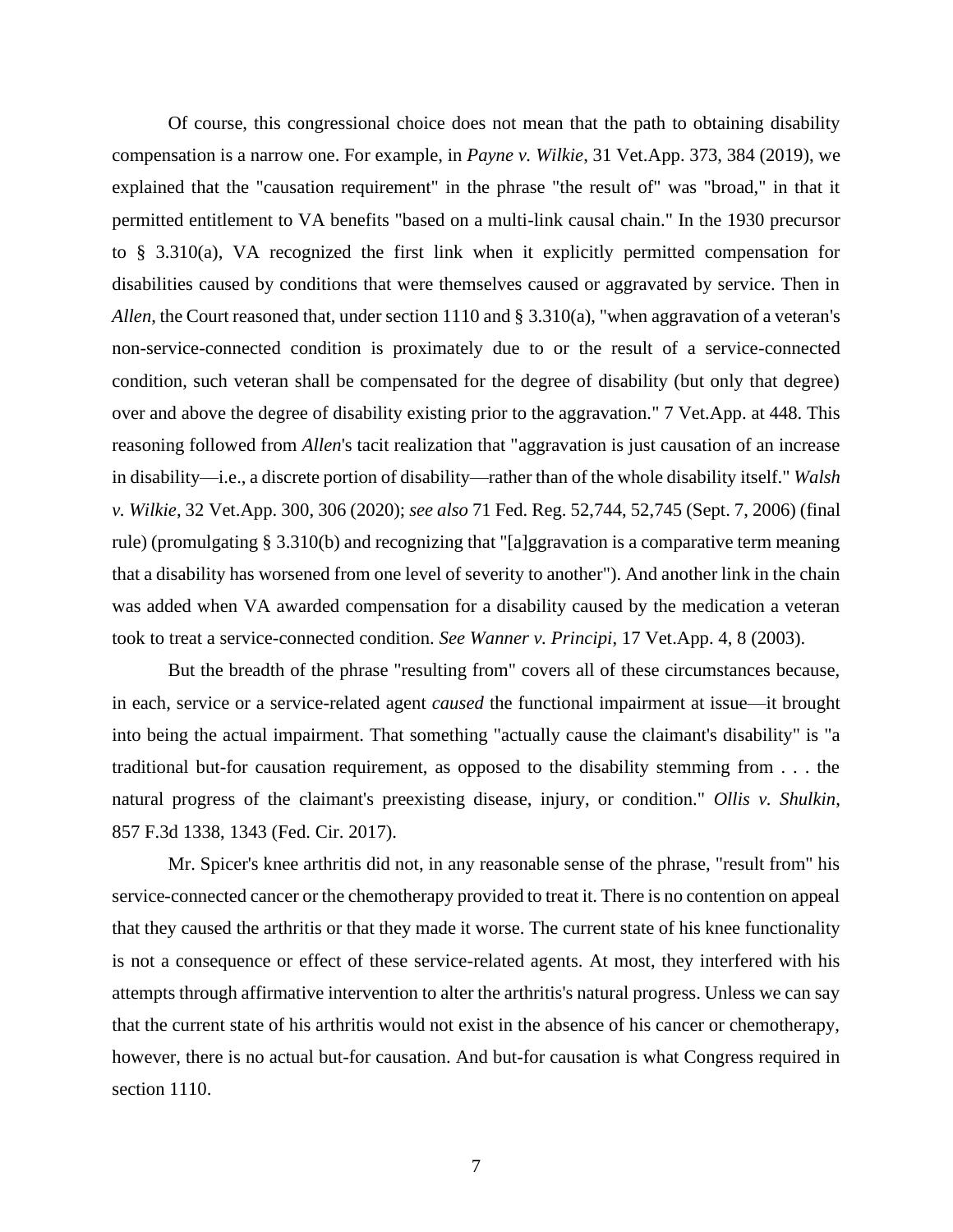It must also be noted that jettisoning the actual causality requirement would effect a radical shift in how disabilities are evaluated. First, it would necessarily require wholly speculative assessments regarding what level of functional impairment might exist if the counterfactual scenario had occurred. Second, and contrary to longstanding practice, it would compensate for the natural progression of disabilities that arose independently from a veteran's service. We briefly address these in turn.

*Speculative Assessments*: VA compensation is concerned with the functional impairment that a veteran suffers, rather than the specific diagnosis assigned to that impairment. *See Saunders v. Wilkie*, 886 F.3d 1356, 1364-68 (Fed. Cir. 2018); *see also Clemons v. Shinseki*, 23 Vet.App. 1, 5 (2009) (noting that veterans seek compensation not for a "particular diagnosis" but for the "affliction" it causes). Under Mr. Spicer's theory, VA would have to resort to conjecture to assess the difference between the current state of his knees and the less-severe state that might otherwise exist if he could undergo the arthroplasty. So, even if we can be reasonably sure that arthroplasty would remove arthritis from the knees, that change alone offers no reliable information regarding the post-surgical functionality of those joints. Put differently, whatever the likelihood of a positive outcome, it remains purely speculative to assume that Mr. Spicer's overall level of knee impairment would necessarily be less after surgery.

Most importantly, there is no mechanism by which the VA can determine the specific level of functional impairment following an intervening procedure or cause. But conjecture or speculation, which is what this theory of service connection requires, cannot serve as the basis for an award of disability compensation. *See, e.g.*, *Jones v. Shinseki*, 23 Vet.App. 382, 390-91 (2010); *Polovick v. Shinseki*, 23 Vet.App. 48, 54 (2009); 38 C.F.R. § 3.102 (2021). This is a clear sign that section 1110 does not permit the award of disability compensation in these circumstances. Because section 1110's "resulting from" language requires actual but-for causation (and, derivatively, aggravation) of the disability at issue, the veteran's challenge to the validity of § 3.310(b) fails.

*Natural Progression*: Mr. Spicer posits that the only valid aspect of that provision is the part that says "[a]ny increase in severity of a nonservice-connected disease or injury that is proximately due to or the result of a service-connected disease or injury . . . will be service connected." He contends that the Secretary exceeded the scope of *Allen*'s reasoning and contradicted section 1110 when he made ineligible for compensation any increase in severity "due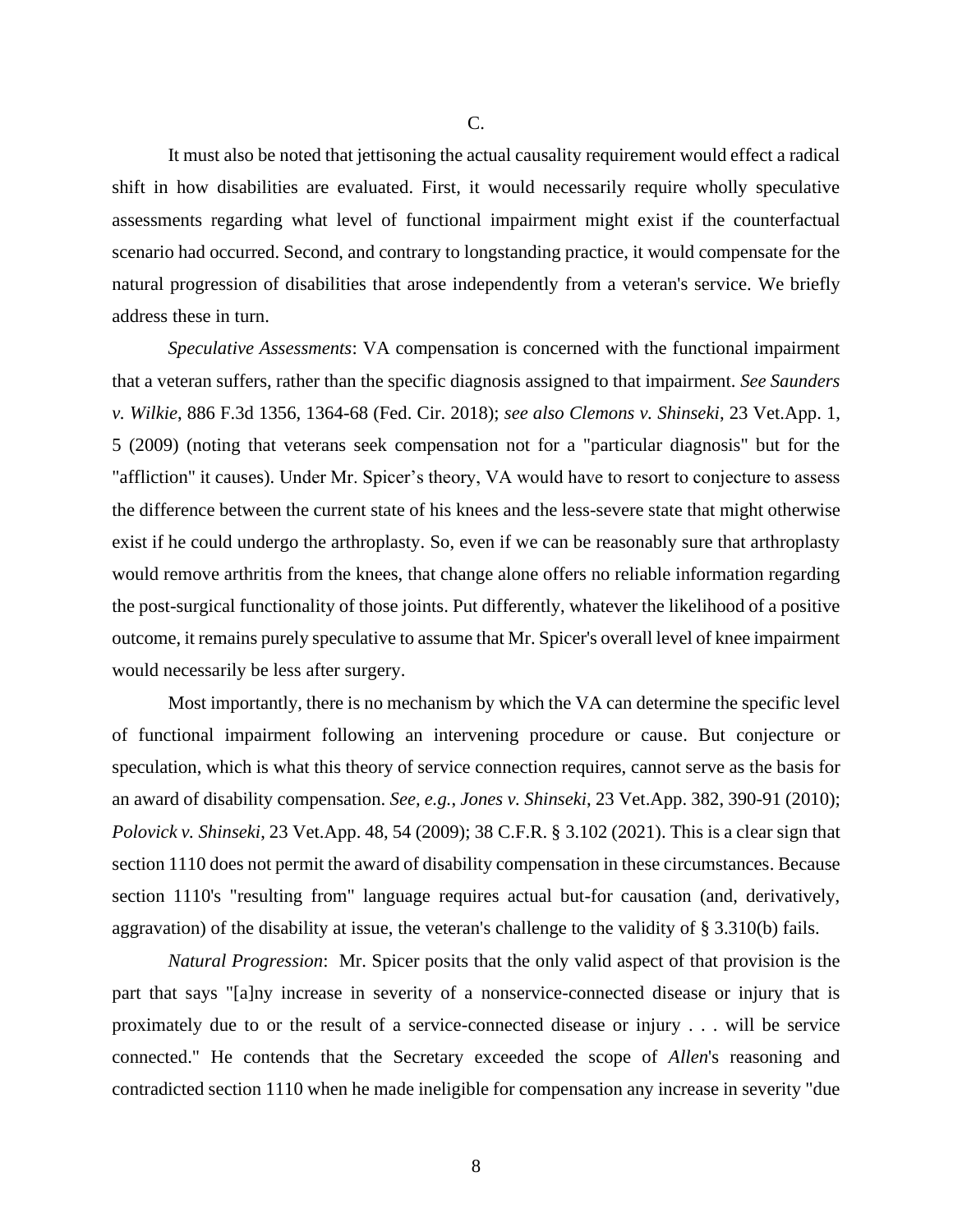to the natural progress of the nonservice-connected disease" and established the rubric by which a "baseline level of severity" must be established before aggravation of a non-service-connected condition is accepted. 38 C.F.R. § 3.310(b).

But § 3.310(b) is faithful to *Allen*. Recall we held that, "when aggravation of a veteran's non-service-connected condition is proximately due to or the result of a service-connected condition, such veteran shall be compensated *for the degree of disability (but only that degree) over and above the degree of disability existing prior to the aggravation*." 7 Vet.App. at 448 (emphasis added). In promulgating § 3.310(b), the Secretary explicitly noted this passage and reasoned that, "to determine whether, and to what extent, a service-connected disease or injury has aggravated a non service-connected disability, VA must be able to determine the pre-aggravation severity of the disability in question." 62 Fed. Reg. 30,547, 30,547 (June 4, 1997) (proposed rule). "Since some conditions are inherently progressive and worsen naturally over time," the Secretary specified "that VA will not service-connect any increase in severity that is due to natural progression." *Id.* This approach was "consistent with the manner in which VA determines the degree of in-service aggravation of pre-existing disabilities," that is, "by comparing the severity of the condition when the veteran entered and left active military service and excluding from consideration any increase in severity that is due to the natural progression of the condition." *Id.* at 30,547-48.

*Allen* reached its conclusion based on a close reading of section 1110 and regarded § 3.310(b) as consistent with the statute. Neither section 1110 nor any other statute specifically provides for secondary service connection; the concept is expressly laid out only by regulation. VA, as "an agency that has been granted authority to promulgate regulations necessary to the administration of a program it oversees[,] may fill in gaps in the statutory scheme left by Congress," and a regulation that does so is valid "as long as the agency's action is reasonable and consistent in light of the statute and congressional intent." *Sears v. Principi*, 349 F.3d 1326, 1329 (Fed. Cir. 2003) (internal citations omitted). Or, as *Chevron U.S.A., Inc. v. Natural Resources Defense Council, Inc.*, 467 U.S. 837, 843 (1984), put it originally, "if the statute is silent or ambiguous with respect to the specific issue, the question for the court is whether the agency's answer is based on a permissible construction of the statute."<sup>5</sup>

<sup>5</sup> Mr. Spicer cites the statement in *Ward v. Wilkie*, 31 Vet.App. 233, 239 (2019), that § 3.310(b) "is not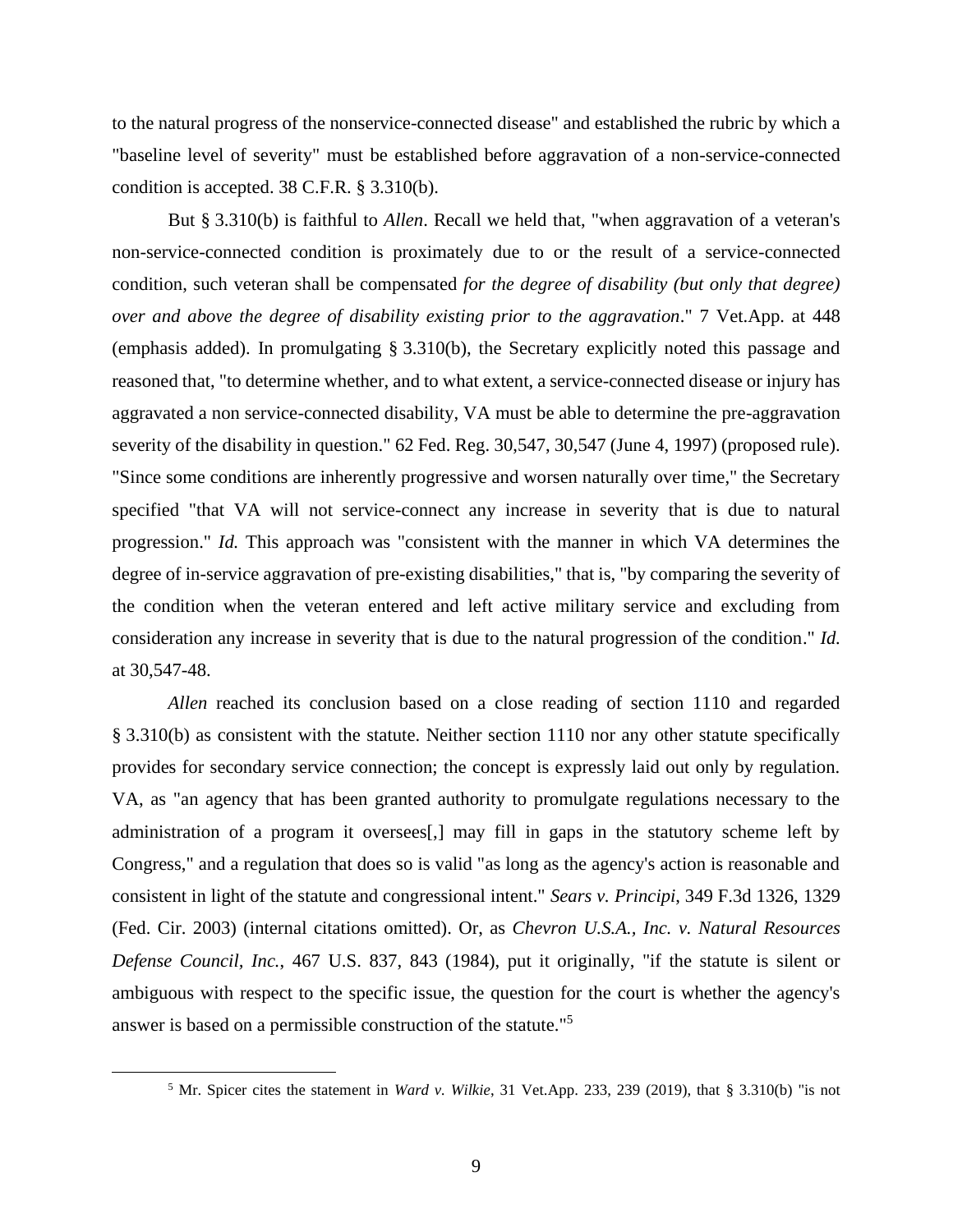Section 3.310(b) is consistent with section 1110 and permissibly construes it in conjunction with other statutory principles enunciated by Congress. Section 1110's "resulting from" language, as discussed above, conditions compensation on the actual but-for causation of a disability. The regulation adheres to this formulation by permitting compensation for "[a]ny increase in severity of a nonservice-connected" condition "that is proximately due to *or the result of* a serviceconnected" condition. 38 C.F.R.  $\S$  3.310(b) (emphasis added).<sup>6</sup> And by expressly excluding from compensation any increase in severity "due to the natural progress of the nonservice-connected disease," the regulation simply makes explicit that a disability's affirmative increase in severity (i.e., aggravation) caused by something else differs in kind from the natural worsening of that disability on its own. *See Ollis*, 857 F.3d at 1343 (noting that traditional but-for causation of a disability contrasts with disability stemming from the natural progress of a preexisting condition).

Moreover, the Secretary's deliberate borrowing of the "natural progress" language from section 1153, *see* 62 Fed. Reg. at 30,547, synthesizes two separate but related statutes that address a common issue. "While section 1110 mandates that a veteran be compensated for a preexisting injury that is aggravated in service, section 1153 sets forth how such a veteran establishes that a preexisting condition was aggravated by service, so that he is entitled to the disability compensation benefits authorized by section 1110." *Donnellan v. Shinseki*, 24 Vet.App. 167, 175 (2010) (quotation marks omitted). Congress used two sections to set forth the concept of direct service connection. The Secretary integrated these principles into a single section that lays out secondary service connection. His authority to explicate the whole concept of secondary service connection as it derives from section 1110's "resulting from" language certainly permits him to define the terms he uses in harmony with a standard established by Congress in section 1153.<sup>7</sup>

entitled to *Chevron* deference" because it "is not an interpretation of a statute" but "is based on the Secretary's perception of what this Court required in *Allen*." Since the Secretary did not invoke *Chevron* deference in *Ward*, and because a court need not consider *Chevron* where the government decides not to raise it, *see HollyFrontier Cheyenne Refining, LLC v. Renewable Fuels Ass'n*, 141 S. Ct. 2172, 2180 (2021), *Ward*'s statement was simply dicta unnecessary to its holding and is not binding in this case. Although *Allen* was the primary impetus for promulgating § 3.310(b), that case did not resolve all the details addressed in the regulation, and the Secretary—as he was obliged to do drafted subsection (b) in accordance with section 1110 and other statutory principles.

<sup>6</sup> While the phrase "proximately due to" has always been part of this regulation, *see* note 2, *supra*, we note that the parties do not discuss the role it plays here. Accordingly, we have no occasion to consider that question.

<sup>7</sup> Nothing in *Allen* or *Ward*, it should be noted, directly calls the Secretary's inclusion of the "natural progress" language in § 3.310(b) into question.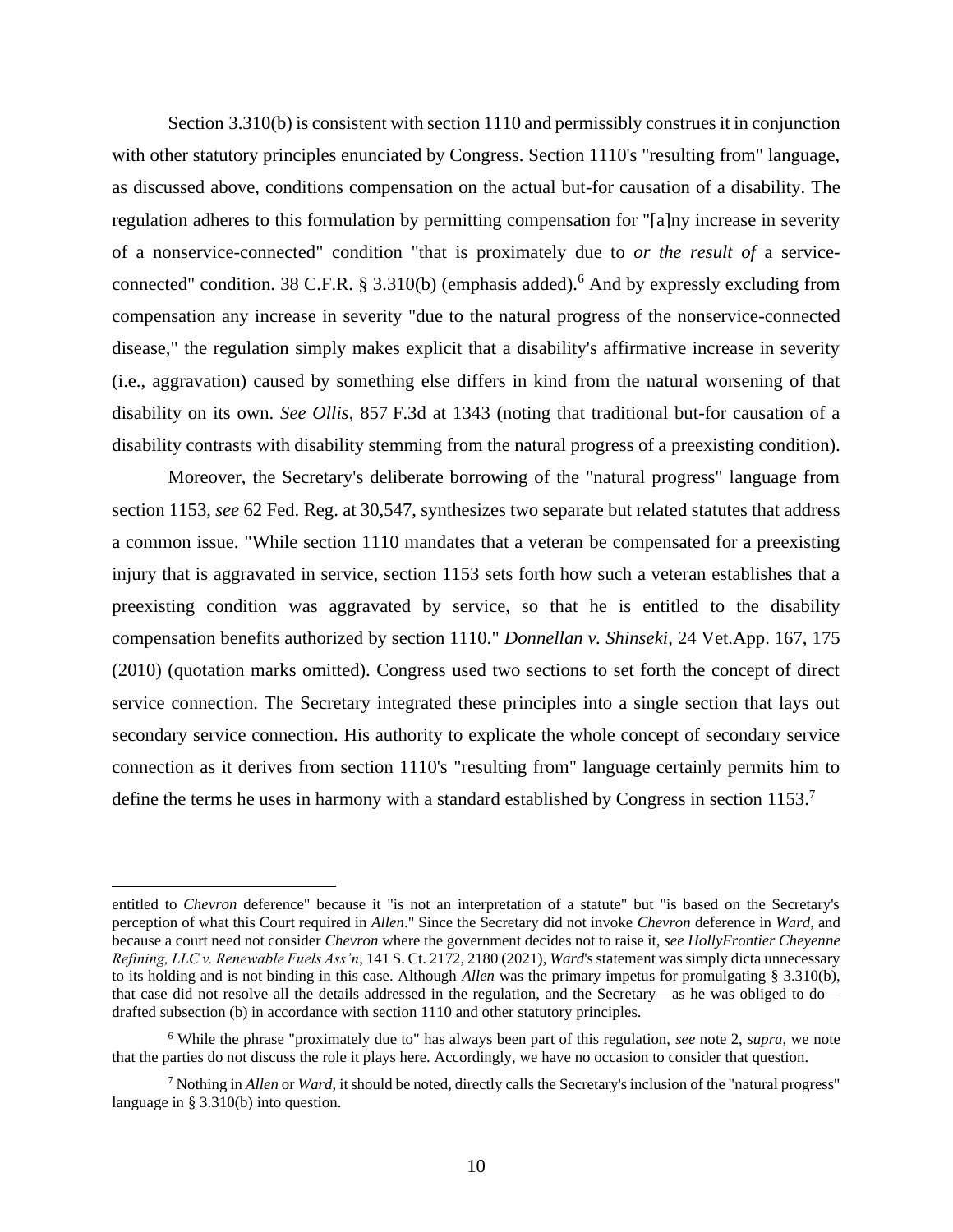Here, the Board concluded that the record did not show that knee arthritis is proximately due to, or the result of, hisservice-connected leukemia, or that leukemia caused "worsening beyond natural progression" of the veteran's arthritis by his leukemia, "as is required by 38 C.F.R. § 3.310." R. at 6. Mr. Spicer doesn't contend that he is entitled to compensation for arthritis under these criteria. And, despite our authority to "hold unlawful and set aside" regulations that are "not in accordance with law," 38 U.S.C. § 7261(a)(3)(A), we discern no legal infirmity in § 3.310(b). Accordingly, we uphold as valid both § 3.310(b) and, based on that provision, the Board's denial of compensation in this case.

### D.

Finally, the sources the veteran cites fall short of recognizing the theory of secondary service connection he now advocates. For instance, it's true that in *Burris v. Principi*, 15 Vet.App. 348, 350-51 (2001), we noted a surviving spouse's theory that the cause of her husband's death skin cancer—should be deemed connected to service because his exposure to mustard gas while in the Army "prevented normal treatment and cure" of the cancer, as well as the fact that the VA granted that service connection. But the appeal to this Court had nothing to do with that issue, and we did not discuss such a theory of service connection, much less endorse its legal validity. A lone 20-year-old regional office decision does not undermine the foregoing analysis.

Nor does the nonprecedential single-judge decision in *Caton v. Shinseki*, No. 10-2399, 2012 U.S. App. Vet. Claims LEXIS 162 (Feb. 3, 2012). The Court there seemed to accept the viability of a compensation claim premised on the fact that the veteran couldn't ameliorate the pain (and, hence, functional impairment) stemming from his (non-service-connected) multi-joint arthritis because the medication he would use to do so aggravated his (service-connected) duodenal ulcer. *Id.* at \*8-11. But the nonprecedential decision doesn't undertake the sort of textual inquiry that we have in this case. In fact, the decision doesn't offer much analysis at all to support its conclusion. Based on its reasoning, *Caton* holds little persuasive value.

The agency actions he invokes are of no help to the veteran either. In a 2017 precedential opinion, the VA general counsel concluded that obesity was not itself a disability for which compensation could be paid but could constitute an "intermediate step" in a theory in which a service-connected disability causes obesity and, in turn, obesity causes another disability. *See Walsh*, 32 Vet.App. at 303. In *Walsh*, we concluded that the general counsel opinion's focus on causation in the first step should not be read as excluding aggravation as a legally relevant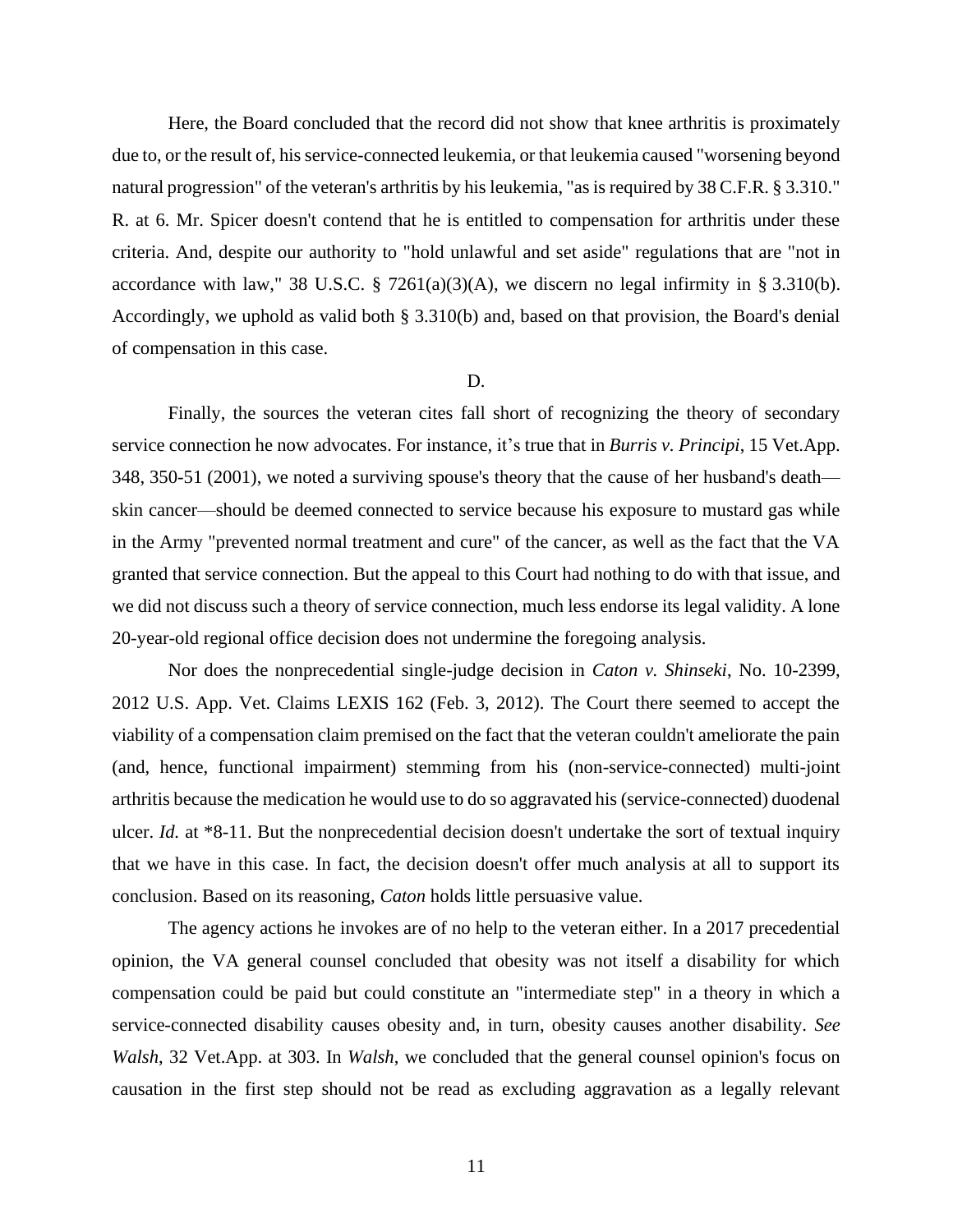consideration, especially since such a reading would be at odds with § 3.310(b). *Id.* at 307. But we were careful to cabin our analysis to the question of whether the general counsel opinion was consistent with § 3.310; we did not address "any other aspect" of the opinion. *Id.* at 306 & n.5.

Mr. Spicer focuses on the causation example used by the general counsel opinion. It suggested that a service-connected disability that caused obesity by preventing a veteran from exercising could form the first link in the nexus chain. *Id.* at 303. Mr. Spicer analogizes this situation to chemotherapy preventing him from obtaining knee surgery, and he argues that he is likewise due compensation. But the key difference in the general counsel's example is that the lack of exercise *caused* something: it brought on obesity or exacerbated it. So, even if the whole opinion interprets the law properly, it doesn't support Mr. Spicer's arguments.

#### **III. CONCLUSION**

Having fully considered the matters raised in this appeal, the Court AFFIRMS the August 2, 2018, Board decision.

ALLEN, *Judge*, dissenting: Luther Spicer served the Nation honorably in the United States Air Force. He is service connected for leukemia. There is no dispute – none at all – that the treatment he underwent for his leukemia has prevented Mr. Spicer from having surgery to treat his bilateral knee condition. Yet, despite these undisputed facts, the majority holds that Mr. Spicer is not entitled to service connection for his knee disability because it was not actually caused by his service or his service-connected leukemia. Because that conclusion is inconsistent with what Congress intended and unnecessarily disserves veterans, I respectfully dissent.

All agree that the key to resolving this appeal is the phrase "[f]or disability resulting from" in section 1110. <sup>8</sup> The majority advances a narrow interpretation of that phrase. In my view, however, the statute sets out a much broader, causation-based standard. And because that is so, I also believe that VA's regulation implementing section 1110, 38 C.F.R. § 3.310(b), improperly limits that language in a way Congress did not intend. Therefore, I would hold that the regulation is not a permissible construction of section 1110.

<sup>8</sup> For consistency with the majority's opinion, I too discuss only section 1110 but note that section 1131 is essentially identical and warrants the same analysis.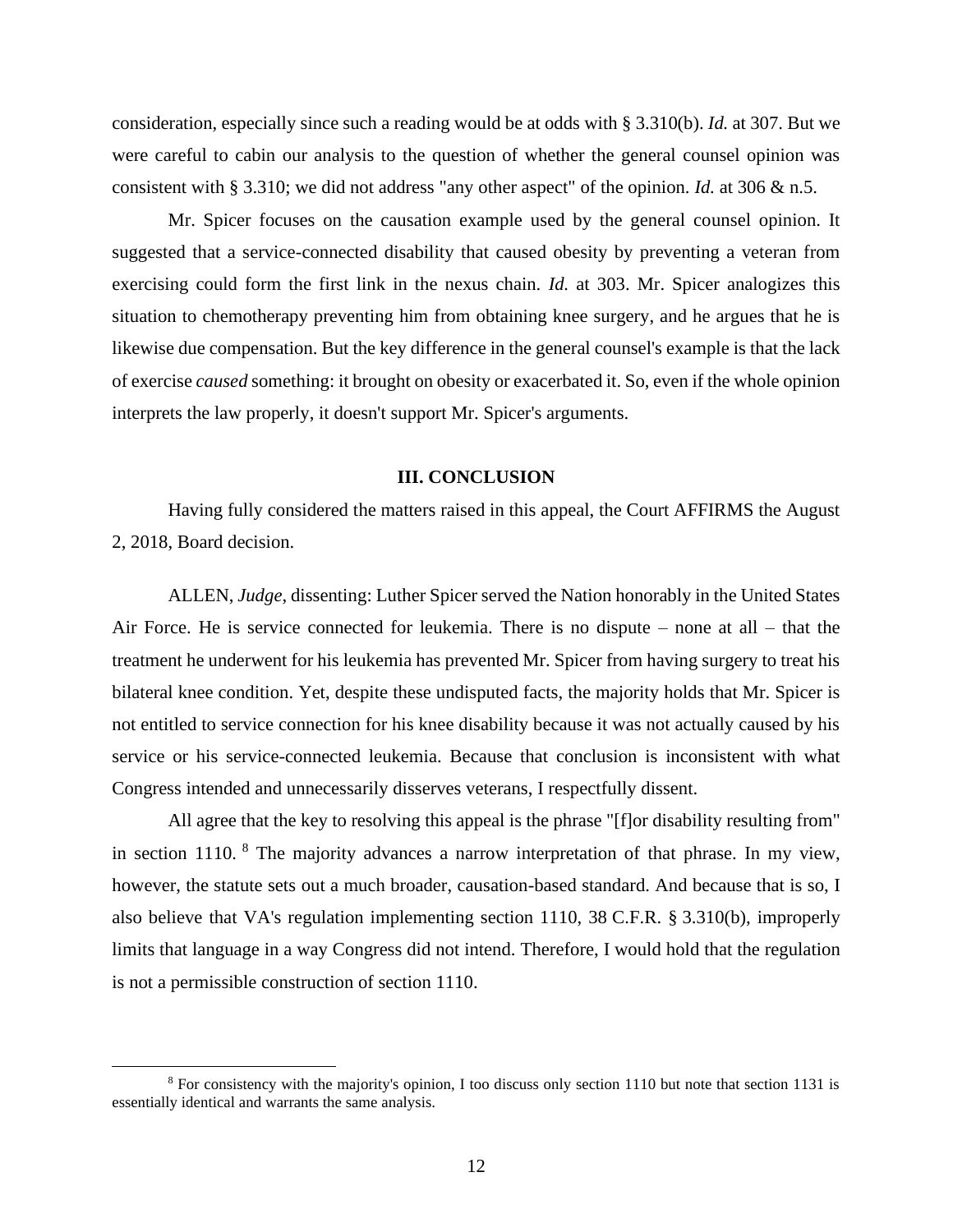The "resulting from" language provides for basic causation without limitation and should be interpreted broadly. As the majority points out, our Court considered the phrase "the result of" in *Payne v. Wilkie* in the context of special monthly compensation for a veteran who "as the result of service-connected disability, has suffered the anatomical loss or loss of use of one or more creative organs."<sup>9</sup> The Court held that this language included a "causation" requirement that was broad.<sup>10</sup> The Court relied on the definition of "the result of" as "'naturally read simply to impose the requirement of a causal connection'."<sup>11</sup> Using this broad, causation-based definition of "the result of," the Court held that section 1114(k) did not preclude entitlement to special monthly compensation based on a multi-link chain so long as a claimant was able to meet basic causation requirements.<sup>12</sup>

Similarly, the U.S. Court of Appeals for the Federal Circuit interpreted the phrase "as a result of" as "broad language" of causation in the context of the Civil Liberties Act of 1988.<sup>13</sup> Relying on the dictionary definition of "result" as "'to proceed, spring, or arise as a consequence, effect, or conclusion'," the Federal Circuit held that "as a result of" requires a showing of "a consequence or effect."<sup>14</sup> The court explained that this definition was consistent with the Supreme Court's and other circuit courts' interpretation of the same phrase.<sup>15</sup>

The Federal Circuit was correct that other circuit courts have interpreted the phrase "as a result of" as embodying broad causation principles. For example, the U.S. Court of Appeals for the Tenth Circuit, in interpreting Army regulations to determine whether a crash could be classified as a Department of Defense (DoD) mishap, considered the definition of a mishap, which included the phrase "as a result of DoD operations." <sup>16</sup> Looking at the plain language of the regulation, the

<sup>9</sup> 31 Vet.App. 373, 383 (2019) (interpreting 38 U.S.C. § 1114(k)).

<sup>10</sup> *Id.* at 384.

<sup>11</sup> *Id.* (quoting *Brown v. Gardner*, 513 U.S. 115, 119-20 (1994)).

<sup>12</sup> *Id.* at 385.

<sup>13</sup> *Murakami v. United States*, 398 F.3d 1342, 1351 (Fed. Cir. 2005).

<sup>14</sup> *Id.* (quoting *Webster's Third New International Dictionary* 1937 (1993)).

<sup>15</sup> *Id.* at 1351-52 (citing *Black Hills Aviation, Inc. v. United States*, 34 F.3d 968, 975 (10th Cir. 1994) ("The use of the plain language – 'as a result of – is logically interpreted to mean 'caused by.'")).

<sup>16</sup> *Black Hills Aviation, Inc.*, 34 F.3d at 974-75.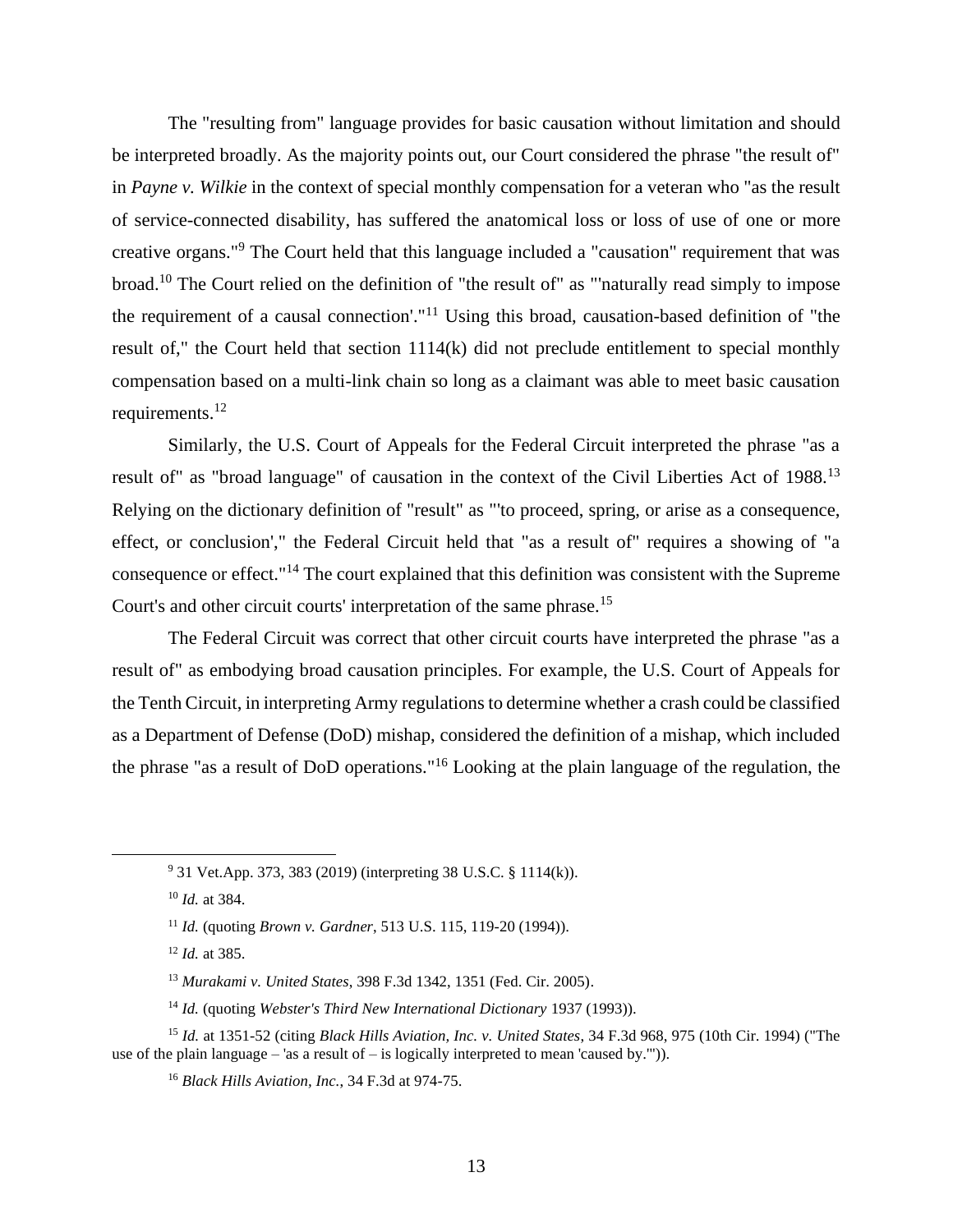court determined that the "as a result of" language logically meant "caused by."<sup>17</sup> Additionally, the U.S. Court of Appeals for the Ninth Circuit looked specifically at the phrase "resulting from" in the context of an immigration regulation administered by the United States Citizenship and Immigration Services (USCIS).<sup>18</sup> Relying on the dictionary definition of "result" as a consequence or "to proceed as an outcome or conclusion," the court found that the phrase in the regulatory provision "a technical violation resulting from inaction of [USCIS]" meant that such a violation occurred "only if the violation is a consequence or effect of USCIS's inaction."<sup>19</sup>

Consistent with all these authorities, it is clear to me that the phrase "resulting from" in section 1110 provides for compensation when a disability is the consequence or effect of military service. Stated another way, the statute's language merely requires that one thing flow from another, namely that a disability flow from military service. Congress imposed no other limitations in connection with establishing service connection beyond this broad, causation-based principle that one thing be a consequence of another.

Congress could have provided other requirements for or limitations on establishing service connection that would have narrowed the scope of the broad "resulting from" language it employed. For example, Congress could have expressly required an etiological relationship between two conditions. It did not do so despite what the majority holds, and it is inappropriate for us to read in any such limitation.<sup>20</sup> "If Congress had intended such a limited effect, it could have crafted a more narrowly tailored statute."<sup>21</sup> It simply is not our place as judges to judicially adopt legislation we might have enacted as legislators.

In fact, we do not just assume that Congress knows how to limit the scope of a causation principle because it did precisely that in 38 U.S.C. § 1153, the statutory provision governing aggravation of a preexisting disability by military service. Although the majority sees the language of section 1153 as supporting its narrower interpretation of the causation required by section 1110, the fact that Congress used more limiting language requiring an "increase in disability" "due to the

<sup>17</sup> *Id.* at 975.

<sup>18</sup> *Attias v. Crandall*, 968 F.3d 931 (9th Cir. 2020).

<sup>19</sup> *Id.* at 937.

<sup>20</sup> *Bates v. United States*, 522 U.S. 23, 29 (1997) (noting that "we resist reading words or elements into a statute that do not appear on its face").

<sup>21</sup> *Doyon, Ltd. v. United States*, 214 F.3d 1309, 1316 (Fed. Cir. 2000).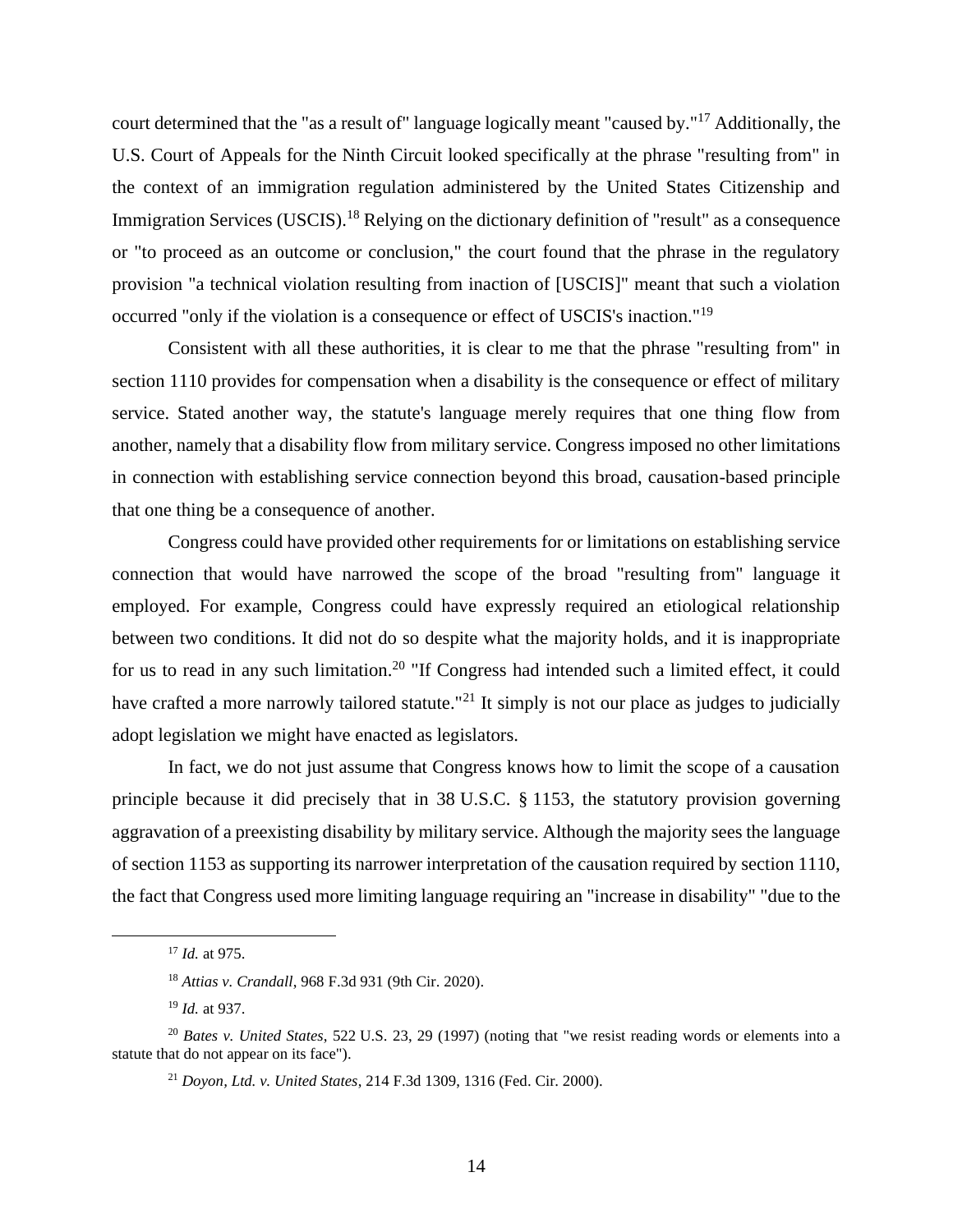natural progress of the disease" to rebut the presumption of aggravation in section 1153 but left it out of section 1110 is telling. When Congress chooses to include limitations in one situation but omits such limitations in another, we can safely assume that it did so intentionally.<sup>22</sup> "Congress" plainly knew how to deploy adjectives when it wished to modify the meaning of the word 'cause. $123$  If it had wanted to impose a requirement such as "beyond the natural progress of the disease" to section 1110, "Congress could readily have inserted such a requirement into the statutory text."<sup>24</sup>

Moreover, this interpretation of "resulting from" as a broad, causation-based principle is not foreign to the law. For example, when causation is a relevant concept under the common law, it tends to be the same consequence-based approach I believe Congress included in section 1110. While I am not suggesting that Congress necessarily had such principles in mind when drafting section 1110 or that it sought to import them into federal law, the fact that these concepts are not revolutionary in the law provides a check of sorts suggesting that my reading is valid.

A prime example of a common law principle embodying the broad causation principle is the "loss of opportunity doctrine." This is "a medical malpractice form of recovery that allows a plaintiff, whose preexisting injury or illness is aggravated by the alleged negligence of a physician or health care worker, to recover for her lost opportunity to obtain a better degree of recovery."<sup>25</sup> "The plaintiff's loss of opportunity injury is an adverse or unintended consequence resulting from the defendant's negligence, error, omission, or failure to diagnose."<sup>26</sup> The question in these types of cases involves whether a "better result" could be achieved but for the action of the defendant.<sup>27</sup> Thus, the doctrine makes clear that, in the medical malpractice context, a plaintiff is not limited to recovering damages only for an action that makes his or her condition worse. Such a plaintiff may also recover damages when an action prevents that person from improving a condition. That

<sup>22</sup> *See Russello v. United States*, 464 U.S. 16, 23 (1983) ("'[W]here Congress includes particular language in one section of a statute but omits it in another section . . . it is generally presumed that Congress acts intentionally and purposely in the disparate inclusion or exclusion'.") (quoting *United States v. Wong Kim Bo*, 472 F.2d 720, 722 (5th Cir. 1972).

<sup>23</sup> *Viegas v. Shinseki*, 705 F.3d 1374, 1383 (Fed. Cir. 2013).

<sup>24</sup> *Id.*

<sup>25</sup> *Lord v. Lovett*, 770 A.2d 1103, 1104-05 (N.H. 2001).

<sup>26</sup> *Id.* at 1106.

<sup>27</sup> *See Holton v. Memorial Hosp.*, 679 N.E. 2d 1202 (Ill. 1997).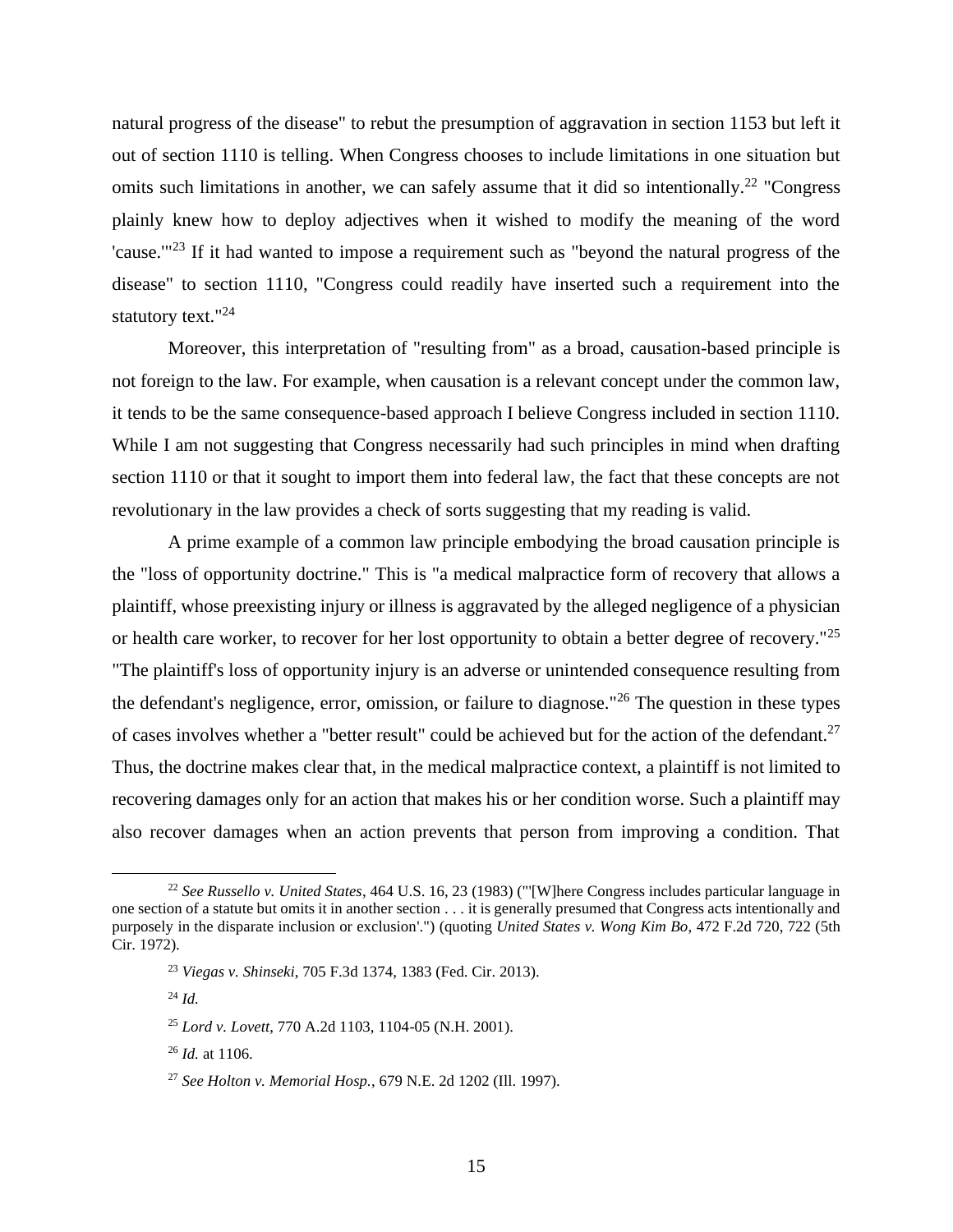causation-based principle is entirely consistent with the interpretation of "resulting from" I have discussed.

Another concept that is instructive relates to the mitigation of damages in torts. Generally, a plaintiff has a duty to seek medical treatment or follow a doctor's recommendation to minimize his or her damages, including a duty to submit to surgery if that surgery would reduce the plaintiff's damages.<sup>28</sup> The notion is that a defendant should not be held responsible for consequences of an act after the point at which a reasonable person would be able to make a condition better or stop it from getting worse. However, when a victim of a wrongful act cannot take such steps, the duty to mitigate damages does not prevent recovery.<sup>29</sup> In these cases, a defendant would still be liable for the continued consequences of the wrongful act despite the plaintiff's failure to mitigate his or her damages because of the consequence-based principles of causation.<sup>30</sup>

These two doctrines illustrate two important points in this case. First, a broad understanding of causation is common under the law and has been read to include the loss of a better result in addition to the worsening of a condition in other contexts. Second, this construction of causation raises the question why Congress would provide a narrower conception of causation for veterans  $-$  a most favored class of citizens<sup>31</sup>  $-$  than is provided for other classes of claimants, such as medical malpractice or federal civil rights plaintiffs. The majority's narrow construction of causation for veterans does not fit with the way Congress has legislated veteran's law throughout its history. Thus, a broader definition of causation under section 1110 is warranted.

Because I interpret causation under section 1110 as requiring nothing more than that one thing flow from another, I also disagree with the majority's holding that VA's implementing regulation, 38 C.F.R. § 3.310(b), is consistent with section 1110. In adopting § 3.310, the Secretary expressly acknowledged that his authority flowed from section  $1110^{32}$  Thus, we must ensure that the Secretary has not exceeded that authority in implementing § 3.310(b) given the meaning of section 1110. As discussed above, I read section 1110 as clear about what is required to establish

<sup>28</sup> *See Quillette v. Sheerin*, 297 Mass. 536, 543, 9 N.E.2d 713, 717 (Mass. 1937).

<sup>29</sup> *Baglio v. New York C. R. Co.*, 344 Mass. 14, 180 N.E.2d 798 (Mass. 1961).

<sup>30</sup> *See Stark v. Shell Oil Co.*, 450 F.2d 994 (5th Cir. 1971).

<sup>31</sup> *See Skaar v. Wilkie*, 32 Vet.App. 156, 181 (2019) (citing *Henderson ex rel. Henderson v. Shinseki*, 562 U.S. 428, 441 (2011)).

<sup>32</sup> *See* 62 Fed. Reg. 30,547 et seq. (Jun 4, 1997); 71 Fed. Reg. 52,744 (Sept. 7, 2006).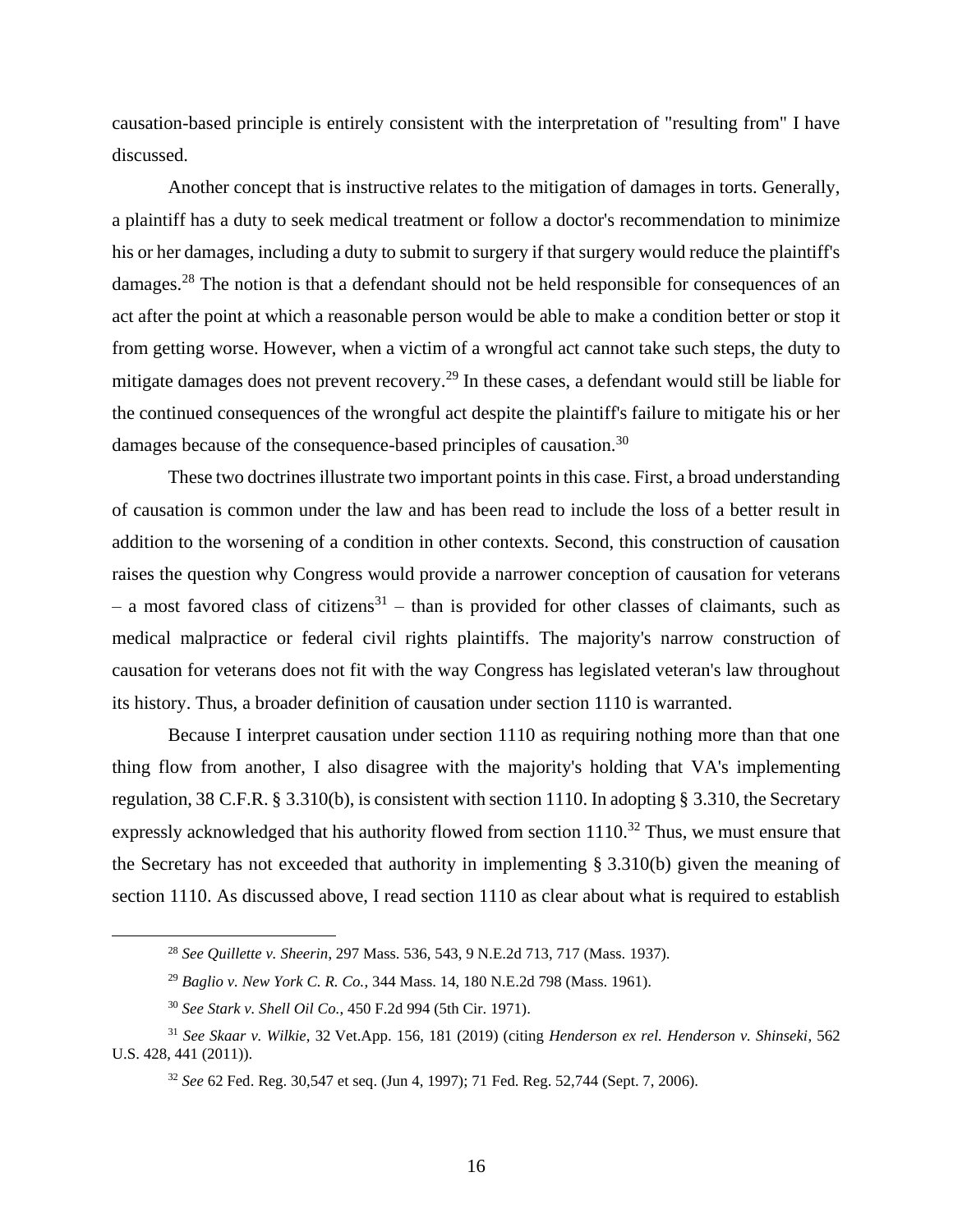service connection for compensation purposes: that a disability flow from, or is a consequence or effect of, military service. For me, "that is the end of the matter."<sup>33</sup>

Section 3.310(b) inappropriately imposes limitations on the broad causation-based standard Congress set out in section 1110. The regulation begins by providing that "any increase in severity of a nonservice-connected disease or injury that is proximately due to or the result of a service-connected disease or injury" is subject to service-connected compensation.<sup>34</sup> This provision of the regulation is entirely consistent with the scope of section 1110's broad "resulting from" language. In fact, this Court in *Walsh* held that this language in § 3.310(b) "is essentially identical" to the language in § 3.310(a), governing secondary service connection on a direct basis using essentially express causation language.<sup>35</sup> The Court noted that "aggravation is just causation of an increase in disability – i.e., a discrete portion of disability – rather than of the whole disability itself."<sup>36</sup> In sum, *Walsh* confirms that the causation element in § 3.310(b) is consistent with section 1110.

However, there is more in the regulation. Section 3.310(b) also requires that the increase is "not due to the natural progress of the nonservice-connected disease." But this "natural progress" language is inconsistent with section 1110 because it places an extra requirement, or limitation, on top of the broad causation requirement articulated in the statute. "['R]egulations must, by their terms and in their application, be in harmony with the statute. A [r]egulation which is in conflict with or restrictive of the statute is, to the extent of the conflict or restriction, invalid.<sup>"37</sup> Under the statute, if a service-connected disability prevents a veteran from making a non-service-connected condition better, the non-service-connected condition's lack of improvement "result[s] from" military service under bedrock causation principles. Yet, under the regulation, the non-serviceconnected condition could not merit compensation because it would not be worse than it would

<sup>33</sup> *Chevron, U.S.A., Inc. v. Nat. Res. Def. Council, Inc.*, 467 U.S. 837, 843-44 (1984); *see Welcome v. Wilkie*, 33 Vet.App. 77, 80 (2020) (articulating the analytical framework for applying *Chevron*).

<sup>34</sup> 38 C.F.R. § 3.310(b).

<sup>35</sup> *Walsh v. Wilkie*, 32 Vet.App. 300, 305 (2020).

<sup>36</sup> *Id.* at 306.

<sup>37</sup> *Citizen's National Bank of Waco v. United States*, 417 F.2d 675, 679 (5th Cir. 1969) (quoting *Scofield v. Lewis*, 251 F.2d 128, 132 (5th Cir. 1958)); *see also Crumlich v. Wilkie*, 31 Vet.App. 194, 203 (2019); *Staab v. McDonald*, 28 Vet.App. 50, 55 (2016).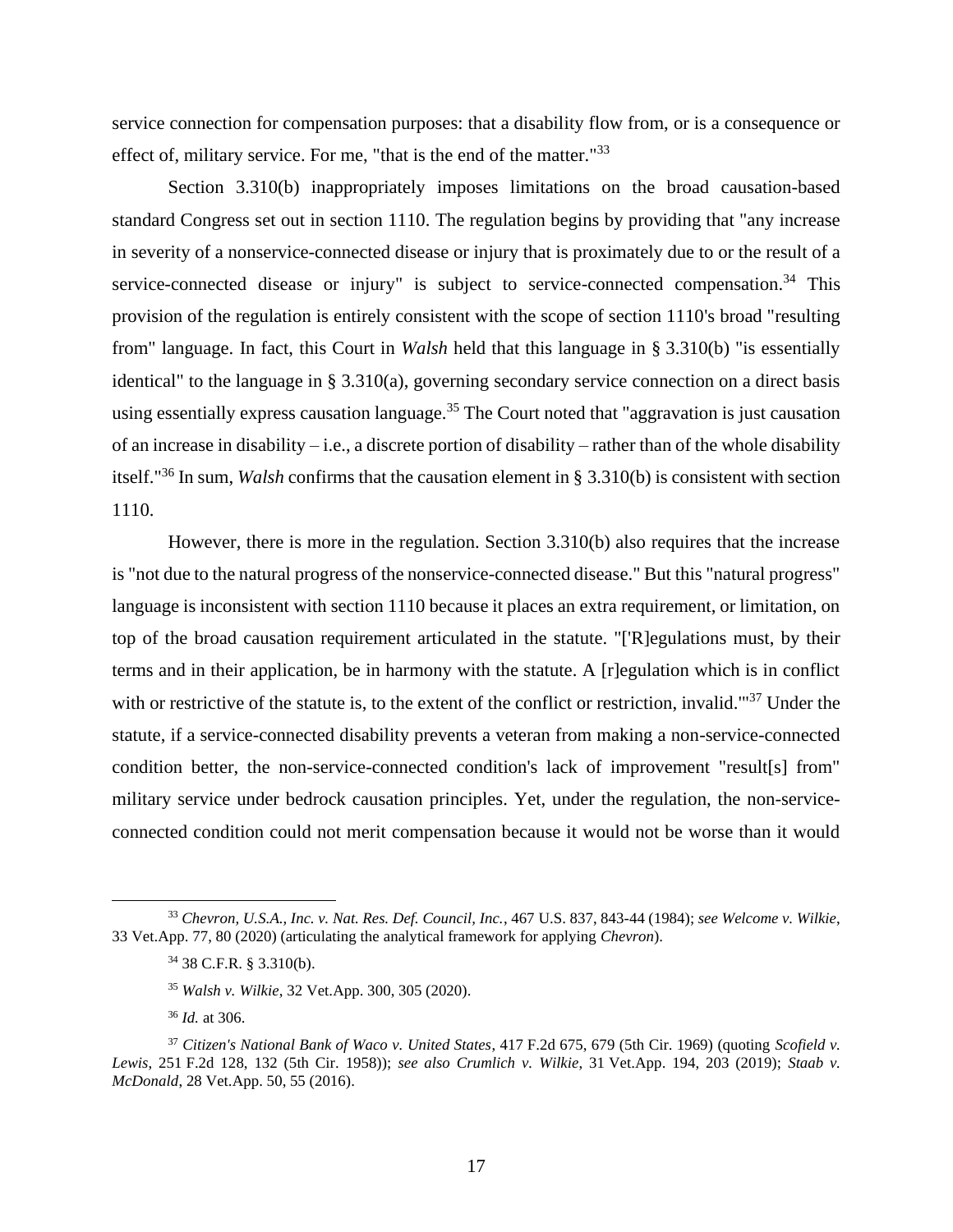have been without military service. VA cannot through § 3.310(b) take away what Congress provided in section 1110.

Another factor highlights why the "natural progress" language is inconsistent with section 1110 and is perhaps where my view diverges most starkly from the majority. Specifically, the fact that this language comes from an entirely different statutory provision – section 1153 – than that which authorized the regulation is troubling. In connection with the adoption of § 3.310(b), the Secretary acknowledged that the language we are discussing came from 38 U.S.C. § 1153.<sup>38</sup> In proposing the regulation, the Secretary noted:

Since some conditions are inherently progressive and worsen naturally over time, we propose to specify that VA will not service-connect any increase in severity that is due to natural progression. These requirements would be consistent with the manner in which VA determines the degree of in-service aggravation of preexisting disabilities.[39]

Later in adopting the final version of the regulation, VA explained that it referenced section 1153 to provide an example for how an aggravation analysis could work under  $§3.310(b).^{40}$ 

What this means is that to implement the broad causation-based "resulting from" language in section 1110, VA imported language from a different statute, one that Congress enacted with a far narrower causation principle. In doing so, the Secretary acted inappropriately, only reinforcing why the "natural progress" language in § 3.310(b) is not a "permissible construction" of section 1110<sup>.41</sup> While the majority views this importation of language from section 1153 as bolstering § 3.310(b) as a "deliberate borrowing" of language that "synthesizes two separate but related statutes that address a common issue,"<sup>42</sup> nothing in the Secretary's adoption of § 3.310(b) tells us that section 1153 has any bearing on secondary service connection. Thus, I disagree with the majority's reliance on section 1153 to support its interpretation of the regulation as a valid construction of section 1110 under the Secretary's authority. I simply do not see how one can support the propriety of narrowing section 1110's "resulting from" standard by adopting a

<sup>39</sup> *Id.*

- <sup>40</sup> 71 Fed. Reg. 52,744 (Sept. 7, 2006).
- <sup>41</sup> *See Chevron*, 467 U.S. at 844.
- <sup>42</sup> *See supra* at 10.

<sup>38</sup> 62 Fed. Reg. 30,547, 30,547 (Jun 4, 1997).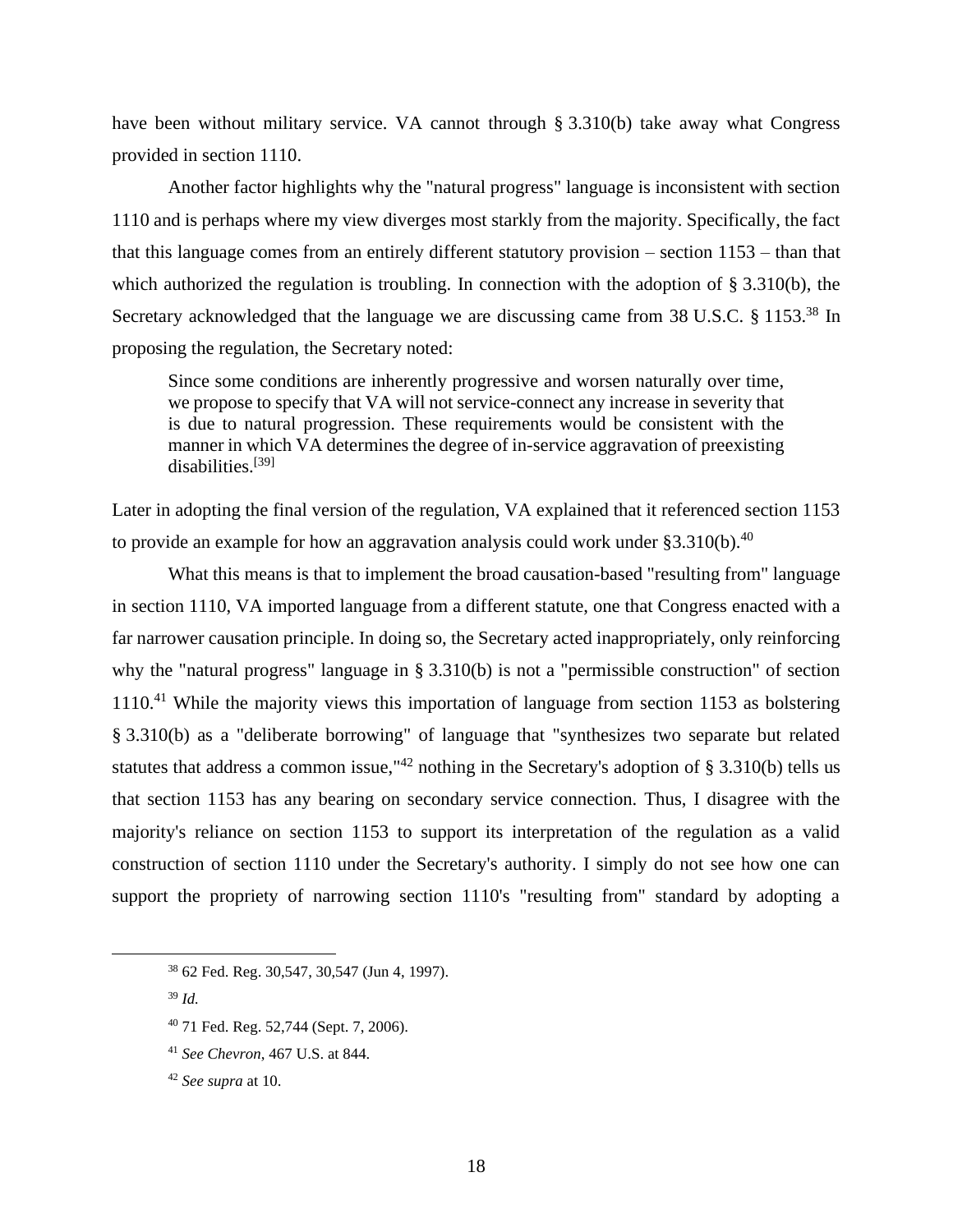regulation that quotes a different statutory provision in which Congress chose to use more limited language of causation.

Turning to the facts of this case, I would reverse the Board's finding that secondary service connection for appellant's bilateral leg disabilities was not warranted. The parties agree that appellant has a bilateral knee condition for which he cannot receive surgery due to low hemocrit levels caused by chemotherapy to treat his service-connected leukemia.<sup>43</sup> In other words, there is no dispute that (1) appellant has a service-connected condition, leukemia; (2) appellant has a nonservice-connected condition, a bilateral knee condition; and (3) the reason that appellant cannot make his knee condition better (or perhaps stop it from getting worse as it would in its natural condition) is the treatment he receives for his service-connected leukemia. Additionally, as discussed above, the Board's legal conclusion that "[t]he inability to undergo knee replacement surgery because of the effects of his service-connected leukemia is not contemplated by the applicable laws or regulations to fall within the meaning of secondary service connection<sup>"44</sup> is wrong. Because the facts are not in dispute and the law does not prohibit service connection on the theory appellant asserts, I would reverse the Board's decision denying service connection for appellant's bilateral knee condition as secondary to his service-connected leukemia and remand for VA to award Mr. Spicer what he is due.<sup>45</sup>

The majority is concerned about the speculative nature of assessing appellant's level of knee impairment due to his inability to have surgery.<sup>46</sup> Although I agree that such an assessment may be complex, VA adjudicators address complex issues every day with the evidentiary tools at their disposal. For example, often adjudicators turn to medical examiners to provide expert opinions on a veteran's degree of disability at some time in the past, when the examiner would not have had the benefit of a full contemporaneous examination to make that determination. Yet medical examiners review the evidence of record and provide their most informed recommendations. Adjudicators then look for competent, credible evidence to support causation or disability levels and weigh the evidence to reach a conclusion. Those evidentiary determinations

<sup>43</sup> R. at 23.

<sup>44</sup> *Id.*

<sup>45</sup> *See Johnson v. Brown*, 9 Vet.App. 7, 10 (1996) ("[W]hen the only permissible view of the evidence is contrary to that found by the [Board], reversal is the appropriate remedy."); *see also Deloach v. Shinseki*, 704 F.3d 1370, 1380 (Fed. Cir. 2013); *Gutierrez v. Principi*, 19 Vet.App. 1, 10 (2004).

<sup>46</sup> *See supra* at 8.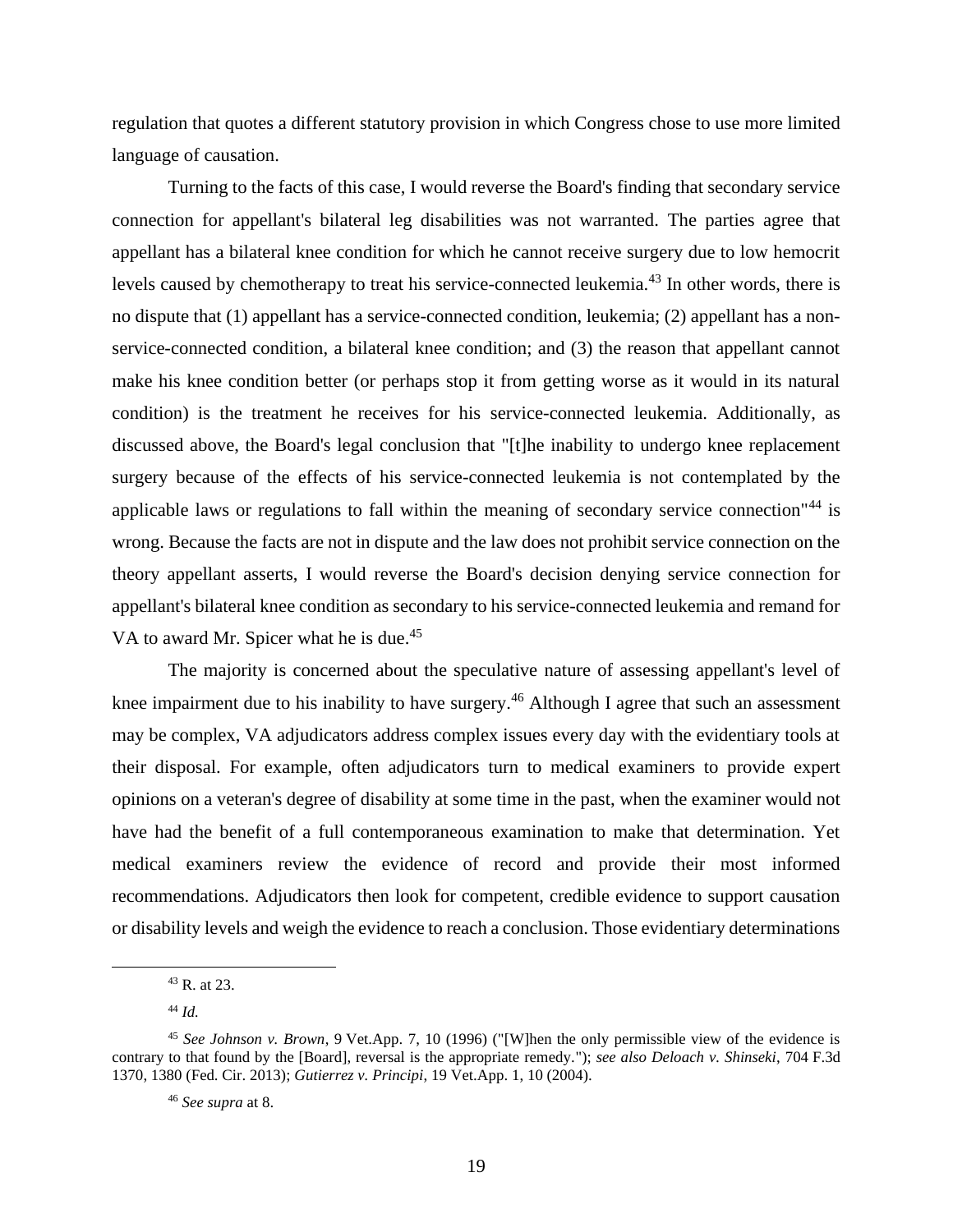are subject to deference upon review in this Court. None of those things change under my interpretation of § 3.310(b).

Additionally, secondary service connection by its nature requires complex causation analyses, and limiting secondary service connection only to conditions that cause a condition to worsen as opposed to preventing it from getting better would not eliminate that complexity. For example, the Court and VA's General Counsel have both recognized that obesity may be a link in a chain of causation connecting a non-service-connected condition to a service-connected condition.<sup>47</sup> That principle injects complexity into the analysis because, whenever one allows a chain of causation to satisfy a standard, the analysis will become more complicated than when the law requires a more "direct" relationship.

My point is that a broader definition of causation does not create any complexity in adjudication that is not already present in the system. In fact, Mr. Spicer's case does not actually present a complex causal chain at all. His cause and effect theory is as direct as one could imagine. Here, there is no dispute about Mr. Spicer's inability to undergo knee surgery because of treatment and symptoms related to his service-connected leukemia. That is not likely to be true for every case about the inability to improve a condition. But if there was a dispute, the Board could resolve it in its role as factfinder as it does all the time with factual questions ranging from the simple to the complex.

Finally, the majority is concerned with what it deems a "radical shift" in how disabilities are evaluated under a broader interpretation of causation than it adopts.<sup>48</sup> However, both the Supreme Court and Federal Circuit have warned against courts relying on policy considerations when the law is clear. The Supreme Court has explained that "'even the most formidable' policy arguments cannot 'overcome' a clear statutory directive."<sup>49</sup> Instead, the Supreme Court noted that "this Court's task is to discern and apply the law's plain meaning as faithfully as we can, not 'to assess the consequences of each approach and adopt the one that produces the least mischief."<sup>50</sup>

<sup>47</sup> *See Walsh*, 32 Vet.App. at 302; *see also* VA Gen Coun. Prec. 1-2017 (Jan. 6, 2017).

<sup>48</sup> *See supra* at 8.

<sup>49</sup> *BP P.L.C. v. Mayor and City Council of Baltimore*, \_\_ U.S. \_\_\_, \_\_\_, 141 S.Ct. 1532, 1542, 209 L.Ed.2d 631 (2021) (quoting *Kloeckner v. Solis*, 568 U.S. 41, 56, n.4 (2012)).

<sup>50</sup> *Id.* (quoting *Lewis v. Chicago*, 560 U.S. 205, 217 (2010)).